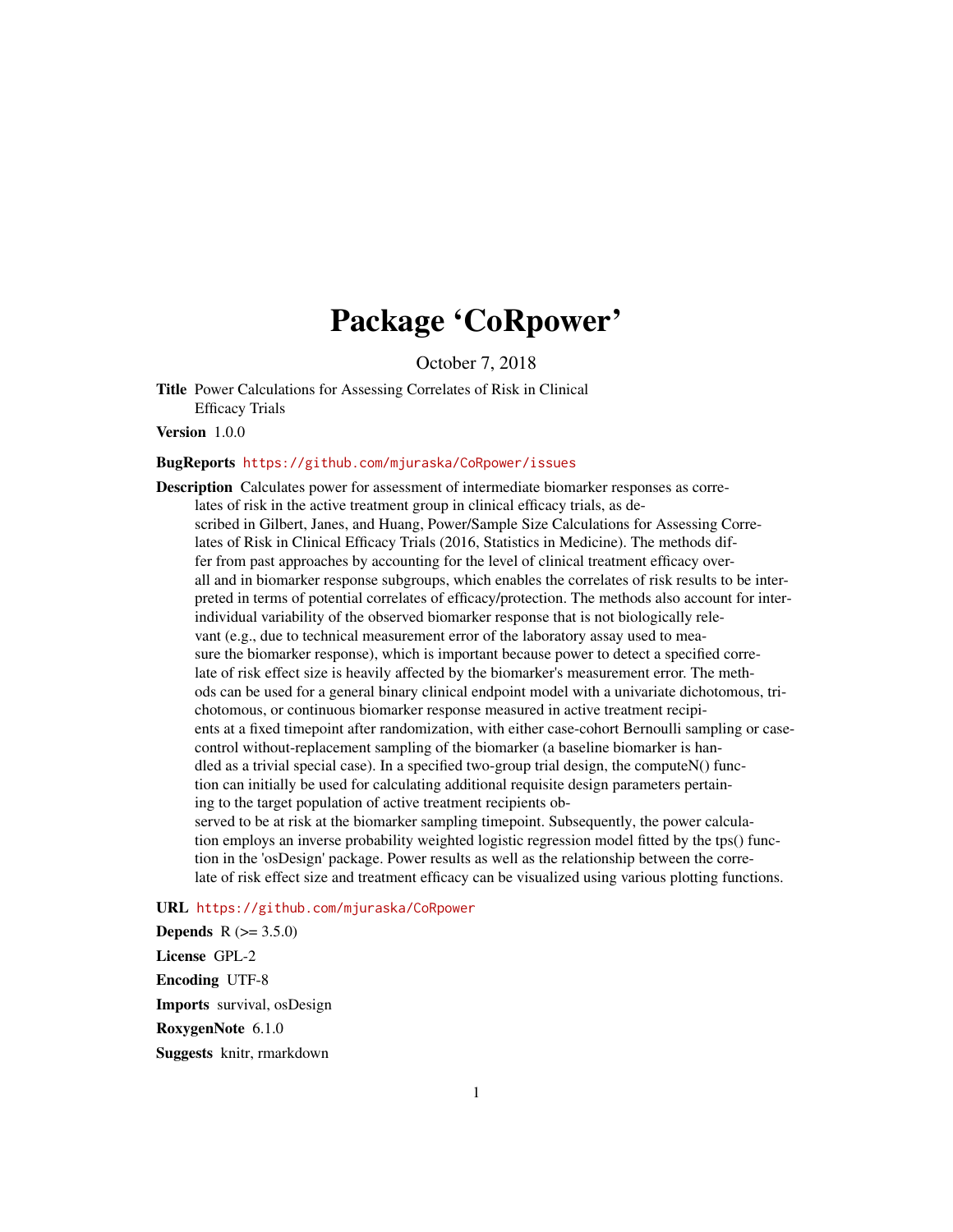VignetteBuilder knitr LazyData true

NeedsCompilation no

Author Peter Gilbert [aut], Stephanie Wu [aut], Michal Juraska [aut, cre], Yunda Huang [aut]

Maintainer Michal Juraska <mjuraska@fredhutch.org>

Repository CRAN

Date/Publication 2018-10-06 23:00:09 UTC

## R topics documented:

#### **Index** [21](#page-20-0)

<span id="page-1-1"></span>computeN *Estimation of Size and Numbers of Cases and Controls in the Target Population of Active Treatment Recipients At Risk at the Biomarker Sampling Timepoint*

#### Description

If the power calculation is done at the study design stage, the function estimates the size and numbers of cases and controls in the target population of active treatment recipients observed to be at risk at the biomarker sampling timepoint.

#### Usage

```
computeN(Nrand, tau, taumax, VEtauToTaumax, VE0toTau, risk0, dropoutRisk,
 propCasesWithS)
```
#### Arguments

| Nrand  | the number of participants randomized to the active treatment group                               |
|--------|---------------------------------------------------------------------------------------------------|
| tau    | the biomarker sampling timepoint after randomization                                              |
| taumax | the time after randomization marking the end of the follow-up period for the<br>clinical endpoint |

<span id="page-1-0"></span>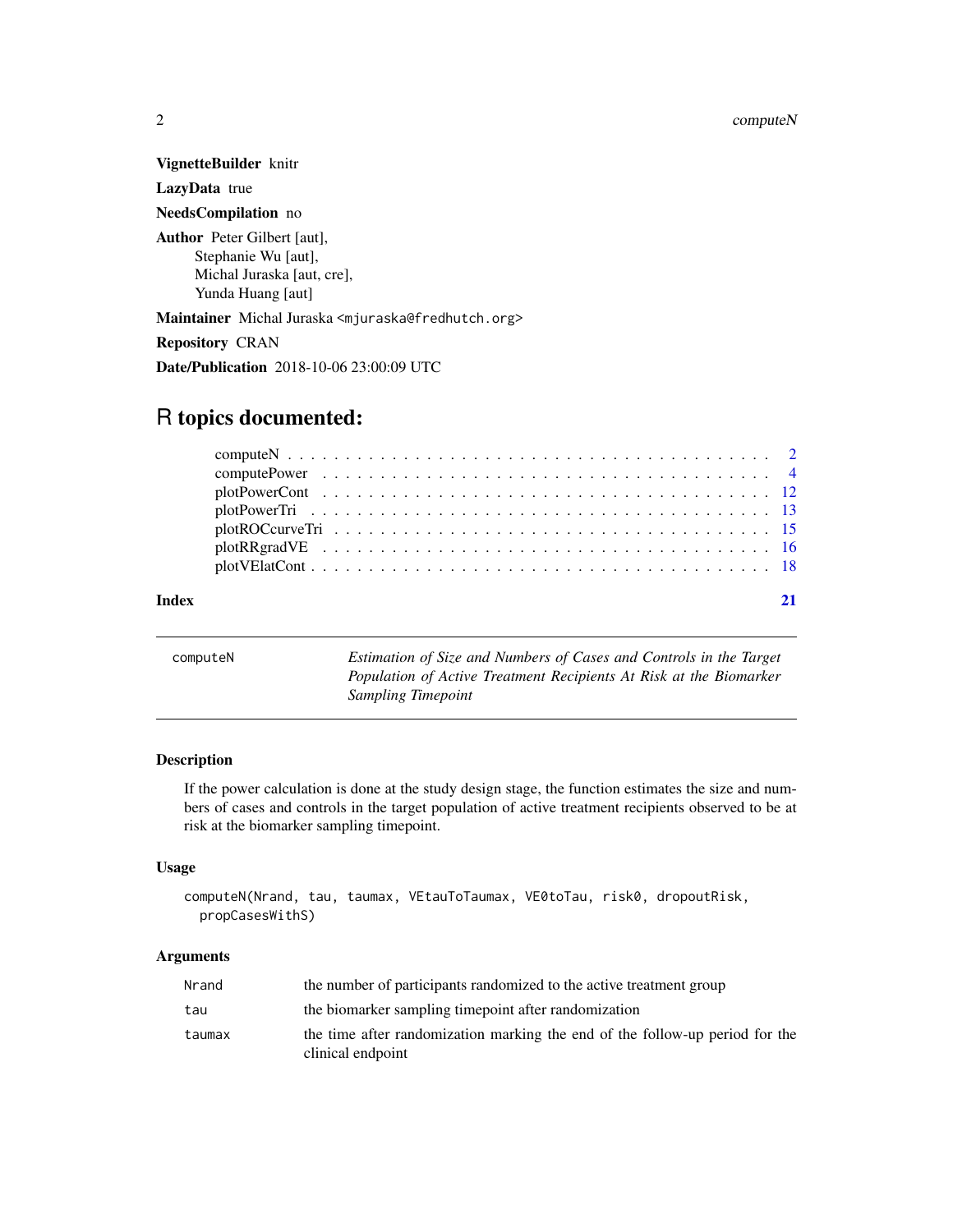#### <span id="page-2-0"></span> $\epsilon$  compute N  $\geq$  3

| VEtauToTaumax | the treatment (vaccine) efficacy level between $\tau$ and $\tau_{max}$             |
|---------------|------------------------------------------------------------------------------------|
| VE0toTau      | the treatment (vaccine) efficacy between 0 and $\tau$                              |
| risk0         | the overall placebo-group endpoint risk between $\tau$ and $\tau_{max}$            |
| dropoutRisk   | the risk of participant dropout between 0 and $\tau_{max}$                         |
|               | propCasesWithS the proportion of observed cases with a measured biomarker response |

#### Details

The function estimates design parameters that are required as input to [computePower](#page-3-1). If the power calculation is done after the follow-up was completed, the estimates are replaced by the observed counterparts for use as input parameters in [computePower](#page-3-1).

The calculations include options to account for participant dropout by specifying dropoutRisk as well as for incomplete sample storage by specifying propCasesWithS.

The estimation procedure considers the standard survival analysis framework with failure and censoring times denoted by  $T$  and  $C$ , respectively, and makes the following assumptions:

- 1. T and C are independent.
- 2.  $T|Z = 0$  follows an exponential distribution with rate  $\theta_t$  and  $C|Z = 0$  follows an exponential distribution with rate  $\theta_c$
- 3.  $RR_{\tau-\tau_{max}} := P(T \leq \tau_{max}|T > \tau, Z = 1) / P(T \leq \tau_{max}|T > \tau, Z = 0)$  is assumed to be equal to  $P(T<=t|T>\tau,Z=1)/P(T<=t|T>\tau,Z=0)$  for all  $t\in(\tau,\tau_{max}]$ .

#### Value

A list with the following components:

- N: the total estimated number of active treatment recipients observed to be at risk at  $\tau$
- nCases: the estimated number of clinical endpoint cases observed between  $\tau$  and  $\tau_{max}$  in the active treatment group
- nControls: the estimated number of controls observed to complete follow-up through  $\tau_{max}$ endpoint-free in the active treatment group
- nCasesWithS: the estimated number of clinical endpoint cases observed between  $\tau$  and  $\tau_{max}$ in the active treatment group with an available biomarker response

#### See Also

[computePower](#page-3-1)

#### Examples

```
Nrand = 4100tau = 3.5taumax = 24VEtauToTaumax = 0.75
VE0toTau = 0.75/2
risk0 = 0.034
dropoutRisk = 0.1
```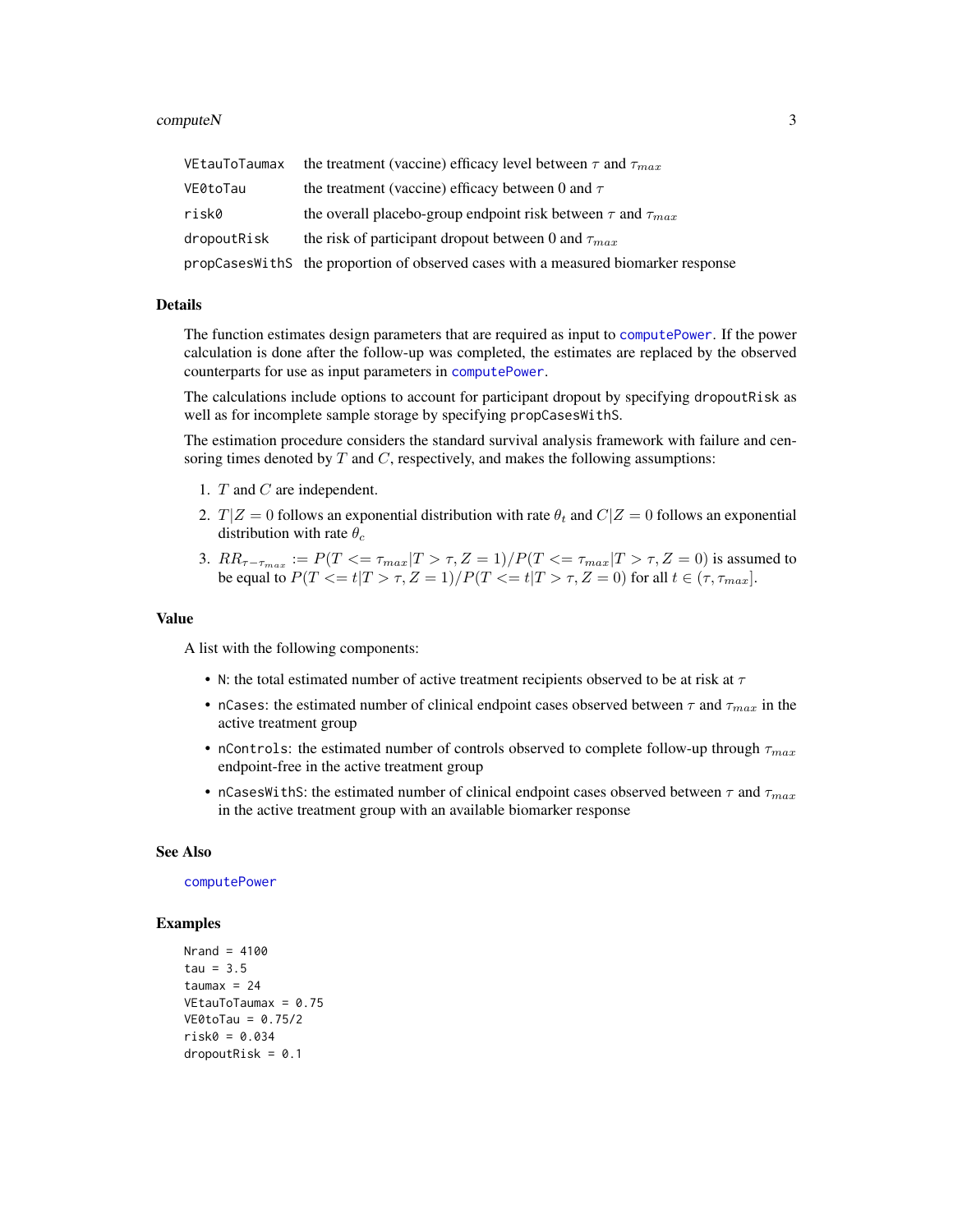```
propCasesWithS = 1
computeN(Nrand, tau, taumax, VEtauToTaumax, VE0toTau, risk0, dropoutRisk, propCasesWithS)
```
<span id="page-3-1"></span>computePower *Power Calculations for Assessing Intermediate Biomarkers as Correlates of Risk in the Active Treatment Group in Clinical Efficacy Trials, Accounting for Biomarker's Measurement Error and Treatment Efficacy*

#### Description

Performs a power calculation for assessing a univariate dichotomous, trichotomous, or continuous intermediate biomarker response as a correlate of risk in the active treatment group in a clinical efficacy trial, accounting for the biomarker's measurement error and treatment efficacy. The statistical methods are described in [Gilbert, Janes, and Huang (2016). "Power/Sample Size Calculations for Assessing Correlates of Risk in Clinical Efficacy Trials."]

#### Usage

```
computePower(nCases, nControls, nCasesWithS, controlCaseRatio = NULL,
 VEoverall, risk0, VElat0 = seq(0, VEoverall, len = 20),
 VElat1 = rep(VEoverall, 20), VElowest = NULL, Plat0 = 0.2,
 Plat2 = 0.6, P0 = Plat0, P2 = Plat2, PlatVElowest = NULL,
  spec = NULL, FP0 = NULL, sens = NULL, FN2 = NULL, M = 100,alpha = 0.05, sigma2obs = 1, rho = 1, biomType = c("continuous","trichotomous", "dichotomous"), cohort = FALSE, p = NULL,
  tpsMethod = c("PL", "ML", "WL"), saveDir = NULL, saveFile = NULL)
```
#### Arguments

| nCases           | an integer value specifying the number of clinical endpoint cases observed (or<br>projected) between $\tau$ and $\tau_{max}$ in the active treatment group (a numeric vector<br>of multiple counts/scenarios is allowed)                                      |
|------------------|---------------------------------------------------------------------------------------------------------------------------------------------------------------------------------------------------------------------------------------------------------------|
| nControls        | an integer value specifying the number of controls observed (or projected) to<br>complete follow-up through $\tau_{max}$ endpoint-free in the active treatment group (a<br>numeric vector of multiple counts/scenarios is allowed)                            |
| nCasesWithS      | an integer value specifying the number of clinical endpoint cases observed (or<br>projected) between $\tau$ and $\tau_{max}$ in the active treatment group with an available<br>biomarker response (a numeric vector of multiple counts/scenarios is allowed) |
| controlCaseRatio |                                                                                                                                                                                                                                                               |
|                  | an integer value specifying the number of controls sampled per case for biomarker<br>measurement in the without replacement case-control sampling design                                                                                                      |
| VEoverall        | a numeric value specifying the overall treatment (vaccine) efficacy between $\tau$<br>and $\tau_{max}$                                                                                                                                                        |

<span id="page-3-0"></span>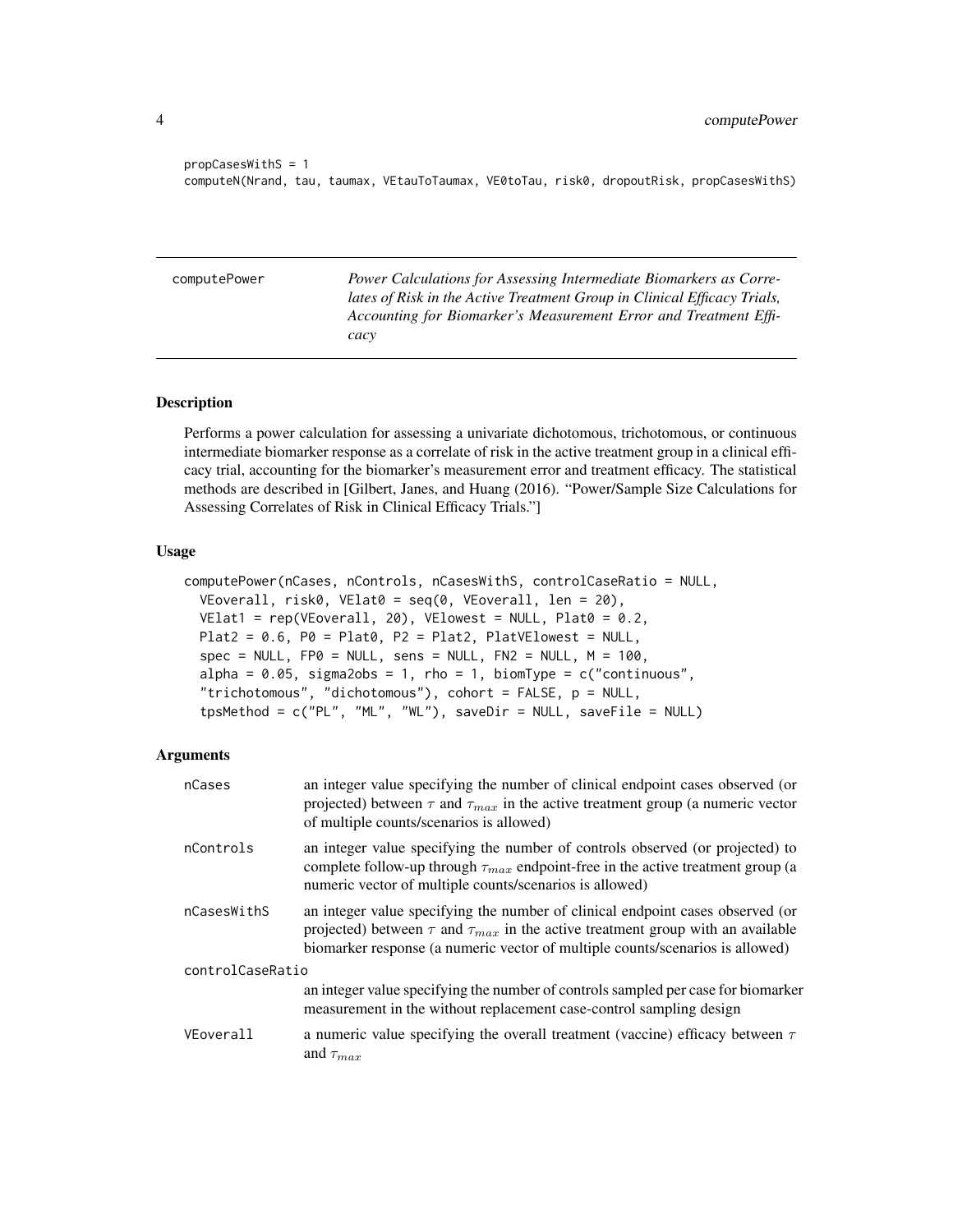| risk0           | a numeric value specifying the overall placebo-group endpoint risk between $\tau$<br>and $\tau_{max}$                                                                                                                                                                                                                                             |  |
|-----------------|---------------------------------------------------------------------------------------------------------------------------------------------------------------------------------------------------------------------------------------------------------------------------------------------------------------------------------------------------|--|
| VElat0          | a numeric vector specifying a grid of treatment (vaccine) efficacy levels in the<br>latent lower protected subgroup for a dichotomous or trichotomous biomarker.<br>Each value of VE1at0 corresponds to one unique effect size $(RR_t)$ . It typically<br>ranges from VEoverall $(H_0)$ to 0 (maximal $H_1$ not allowing harm by treat-<br>ment). |  |
| VElat1          | a numeric vector specifying a grid of treatment (vaccine) efficacy levels in the la-<br>tent medium protected subgroup for a trichotomous biomarker (NULL by default<br>for a dichotomous biomarker)                                                                                                                                              |  |
| VElowest        | a numeric vector specifying a grid of treatment (vaccine) efficacy levels in the<br>latent lowest-efficacy subgroup for a continuous biomarker. It typically ranges<br>from VEoverall $(H_0)$ to 0 (maximal $H_1$ not allowing harm by treatment).                                                                                                |  |
| Plat0           | a numeric value specifying the prevalence of the latent lower protected subgroup<br>for a dichotomous or trichotomous biomarker                                                                                                                                                                                                                   |  |
| Plat2           | a numeric value specifying the prevalence of the latent higher protected sub-<br>group for a dichotomous or trichotomous biomarker                                                                                                                                                                                                                |  |
| P0              | a numeric value specifying the probability of low biomarker response for a di-<br>chotomous or trichotomous biomarker. If unspecified, it is set to Plat0.                                                                                                                                                                                        |  |
| P <sub>2</sub>  | a numeric value specifying the probability of high biomarker response for a<br>dichotomous or trichotomous biomarker. If unspecified, it is set to Plat2.                                                                                                                                                                                         |  |
| PlatVElowest    | a numeric value specifying the prevalence of the latent lowest-efficacy subgroup<br>for a continuous biomarker                                                                                                                                                                                                                                    |  |
| spec            | a numeric vector specifying the specificity, i.e., the probability of low biomarker<br>response conditional on membership in the lower protected subgroup, of a di-<br>chotomous or trichotomous biomarker. Default is NULL, which indicates the use<br>of 'approach 2'.                                                                          |  |
| FP0             | a numeric vector specifying the false positive rate, i.e., the probability of high<br>biomarker response conditional on membership in the lower protected subgroup,<br>for a dichotomous or trichotomous biomarker. Default is NULL, which indicates<br>the use of 'approach 2'.                                                                  |  |
| sens            | a numeric vector specifying the sensitivity, i.e., the probability of high biomarker<br>response conditional on membership in the higher protected subgroup, for a<br>dichotomous or trichotomous biomarker. Default is NULL, which indicates the<br>use of 'approach 2'.                                                                         |  |
| FN <sub>2</sub> | a numeric vector specifying the false negative rate, <i>i.e.</i> , the probability of low<br>biomarker response conditional on membership in the higher protected sub-<br>group, for a dichotomous or trichotomous biomarker. Default is NULL, which<br>indicates the use of 'approach 2'.                                                        |  |
| M               | an integer value specifying the number of simulated clinical trials                                                                                                                                                                                                                                                                               |  |
| alpha           | a numeric value specifying the two-sided Wald test type-I error rate                                                                                                                                                                                                                                                                              |  |
| sigma2obs       | a numeric value specifying the variance of the observed continuous biomarker<br>or of the dichotomous or trichotomous biomarker simulated using 'approach 2'                                                                                                                                                                                      |  |
| rho             | a numeric vector specifying distinct protection-relevant fractions of sigma2obs                                                                                                                                                                                                                                                                   |  |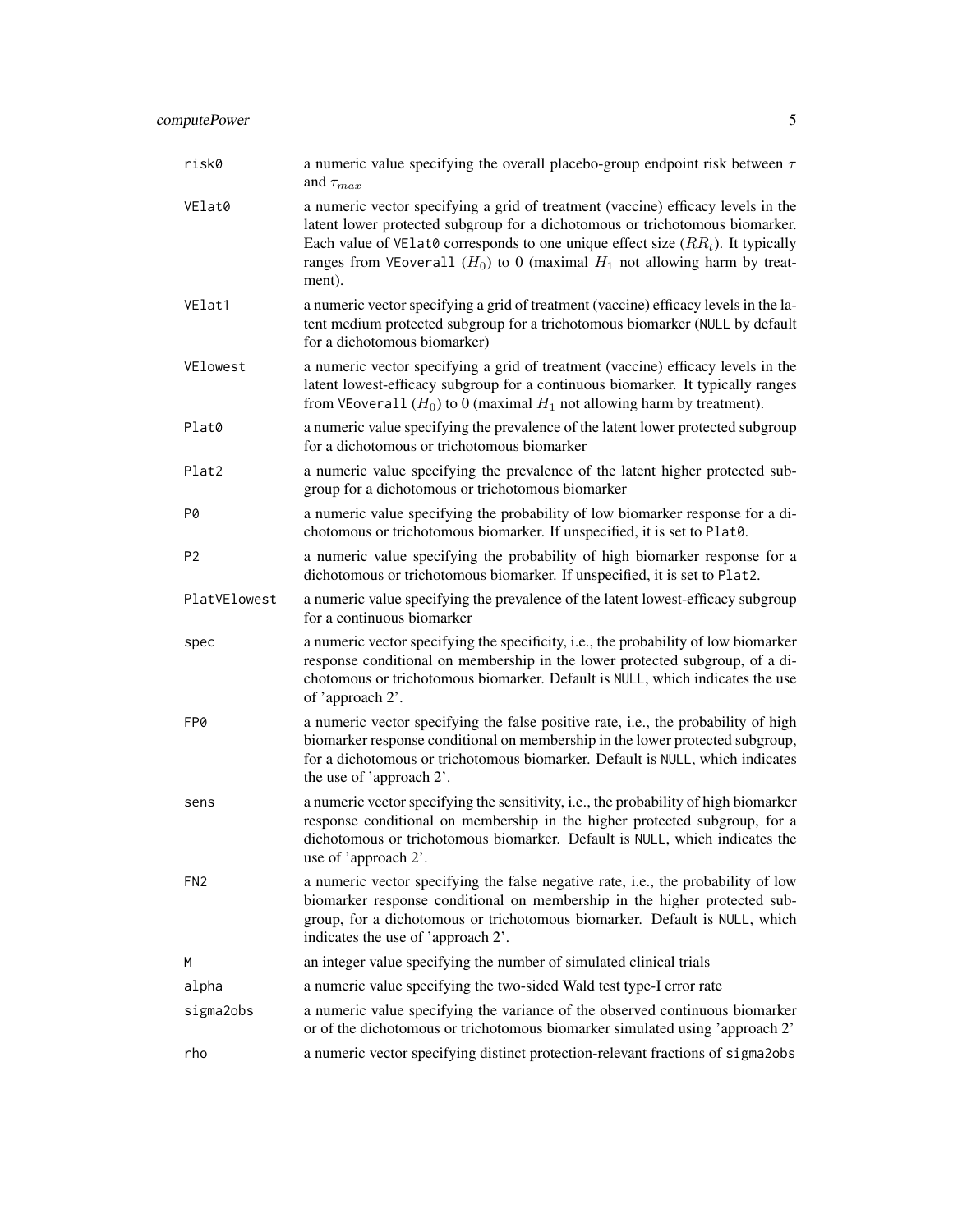| biomType  | a character string specifying the biomarker type. Default is continuous; other<br>choices are dichotomous and trichotomous.                                                                                                                                                                      |
|-----------|--------------------------------------------------------------------------------------------------------------------------------------------------------------------------------------------------------------------------------------------------------------------------------------------------|
| cohort    | a logical value for whether a case-cohort Bernoulli sampling design is to be<br>used. If FALSE (default), the case-control without replacement sampling is used.                                                                                                                                 |
| p         | a numeric value specifying the probability of sampling into the subcohort in the<br>case-cohort design                                                                                                                                                                                           |
| tpsMethod | a character string specifying the estimation method in the inverse probability<br>weighted logistic regression model fit by the tps function in the osDesign pack-<br>age. The options are PL for pseudo-likelihood (default), ML for maximum likeli-<br>hood, and $WL$ for weighted likelihood. |
| saveDir   | a character string specifying the path for a directory in which the output is to be<br>saved. If NULL (default), the output is returned only.                                                                                                                                                    |
| saveFile  | a character string specifying the name of the . RData file storing the output. If<br>NULL (default), the output is returned only.                                                                                                                                                                |

#### Details

If nCases, nControls, and nCasesWithS are vectors (of the same length), then rho must be a scalar.

To save output in an .RData file, both saveDir and saveFile must be specified.

Parameters independent of biomarker type and sampling design: nCases, nControls, nCasesWithS, VEoverall, risk0, M, alpha, tpsMethod, saveDir, saveFile.

Parameters for trichotomous (or dichotomous) biomarker: VElat0, VElat1, Plat0, Plat2, P0, P2, biomType = "trichotomous" (or "dichotomous")

- Parameters for Approach 1: sens, spec, FP0, FN2
- Parameters for Approach 2: sigma2obs, rho

Parameters for continuous biomarker: VElowest, PlatVElowest, sigma2obs, rho, biomType = "continuous"

Parameters for a case-control without replacement sampling design: controlCaseRatio

Parameters for a case-cohort Bernoulli sampling design: cohort = TRUE, p

#### Value

If saveFile and saveDir are both specified, the output list (named pwr) is saved as an .RData file; otherwise it is returned only. For a dichotomous or trichotomous biomarker, the output list has the following components:

- power: a matrix of fractions of simulated trials in which the null hypothesis  $H_0$  is rejected. Rows represent calculations for different values of rho, sens, or nCases, depending on which is a vector. Columns represent calculations for the grid of treatment (vaccine) efficacies specified by VElat0 and VElat1.
- RRt: a matrix of correlate-of-risk relative-risk effect sizes. Rows represent different values of rho, sens, or nCases, depending on which is a vector. Columns represent the grid of treatment (vaccine) efficacies specified by VElat0 and VElat1.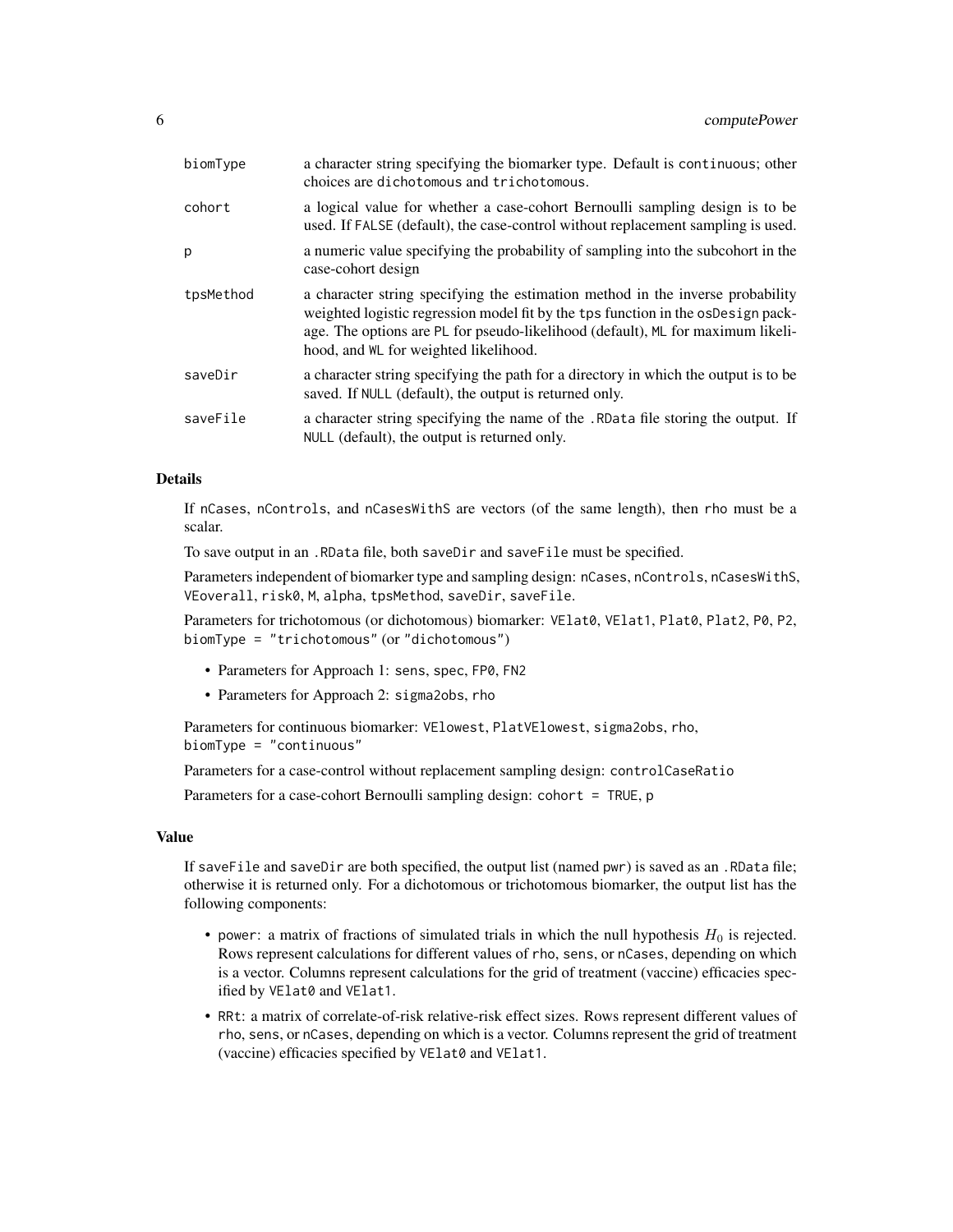#### computePower 7

- risk1\_2: a matrix of conditional endpoint risks given a high biomarker response in the active treatment group. Rows represent different values of rho, sens, or nCases, depending on which is a vector. Columns represent the grid of treatment (vaccine) efficacies specified by VElat0 and VElat1.
- risk1\_0: a matrix of conditional endpoint risks given a low biomarker response in the active treatment group. Rows represent different values of rho, sens, or nCases, depending on which is a vector. Columns represent the grid of treatment (vaccine) efficacies specified by VElat0 and VElat1.
- VElat2: a numeric vector specifying a grid of treatment (vaccine) efficacy levels in the latent higher protected subgroup for a dichotomous or trichotomous biomarker
- VElat0: a numeric vector specifying a grid of treatment (vaccine) efficacy levels in the latent lower protected subgroup for a dichotomous or trichotomous biomarker
- Plat2: a numeric value specifying the prevalence of the latent higher protected subgroup for a dichotomous or trichotomous biomarker
- Plat0: a numeric value specifying the prevalence of the latent lower protected subgroup for a dichotomous or trichotomous biomarker
- P2: a numeric value specifying the probability of high biomarker response for a dichotomous or trichotomous biomarker
- P0: a numeric value specifying the probability of low biomarker response for a dichotomous or trichotomous biomarker
- alphaLat: a numeric vector of the log odds of the clinical endpoint in the subgroup of active treatment recipients with the latent  $x^* = 0$  (this coefficient estimate applies to a continuous biomarker)
- betaLat: a numeric vector of the log odds ratio of the clinical endpoint comparing two subgroups of active treatment recipients differing in the latent  $x^*$  by 1 (this coefficient estimate applies to a continuous biomarker)
- sens: a numeric vector of sensitivities (i.e., the probability of high biomarker response conditional on membership in the higher protected subgroup) of the observed dichotomous or trichotomous biomarker as a function of rho
- spec: a numeric vector of specificities (i.e., the probability of low biomarker response conditional on membership in the lower protected subgroup) of the observed dichotomous or trichotomous biomarker as a function of rho
- FP0: a numeric vector of false positive rates (i.e., the probability of high biomarker response conditional on membership in the lower protected subgroup) of the observed dichotomous or trichotomous biomarker as a function of rho
- FN2: a numeric vector of false negative rates (i.e., the probability of low biomarker response conditional on membership in the higher protected subgroup) of the observed dichotomous or trichotomous biomarker as a function of rho
- Ncomplete: an integer value specifying nCases + nControls, i.e., the number, observed or projected, of active treatment recipients at risk at  $\tau$  with an observed endpoint or a completed follow-up through  $\tau_{max}$
- nCases: an integer value specifying the number of clinical endpoint cases observed (or projected) between  $\tau$  and  $\tau_{max}$  in the active treatment group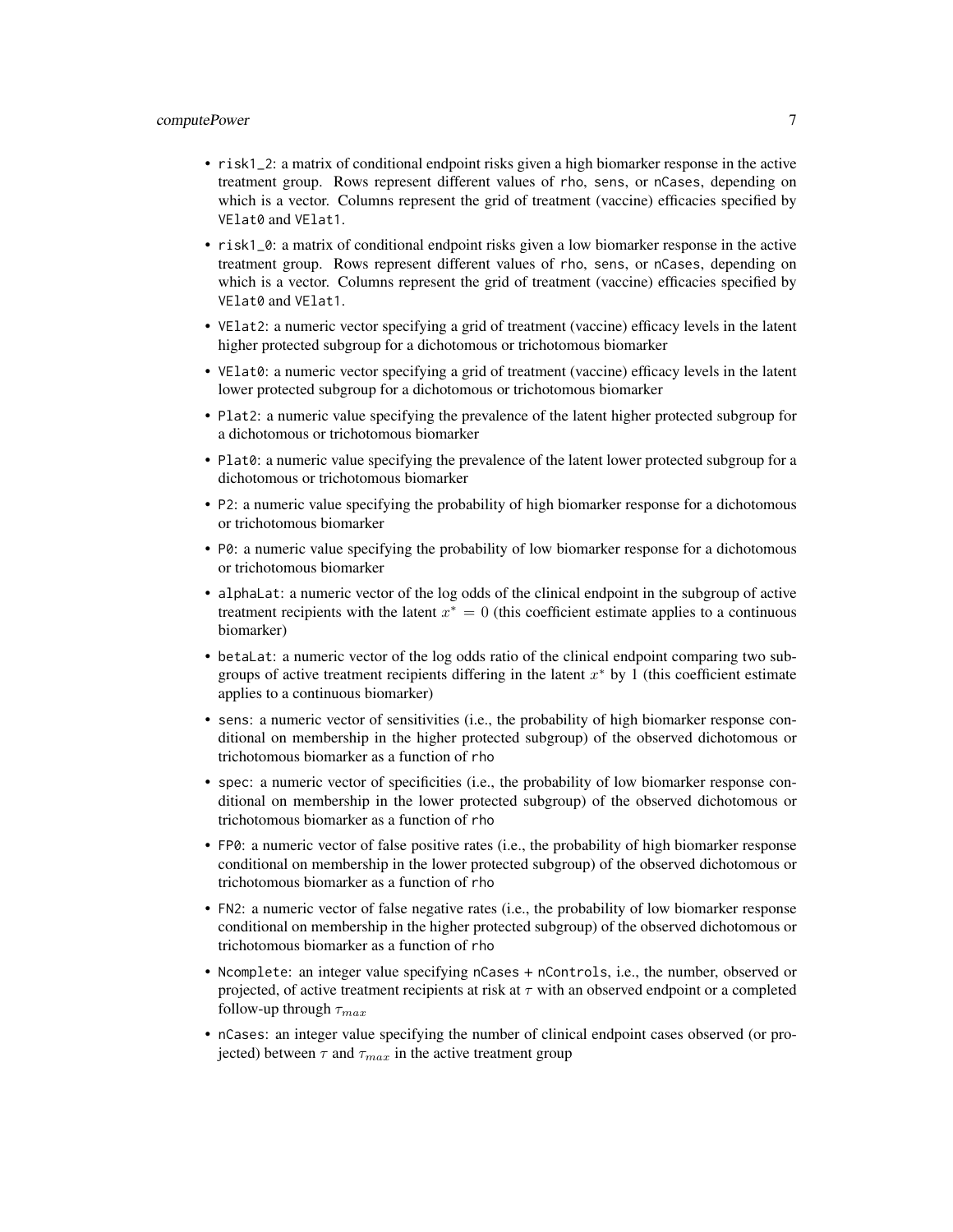- nCasesWithS: an integer value specifying the number of clinical endpoint cases observed (or projected) between  $\tau$  and  $\tau_{max}$  in the active treatment group with an available biomarker response
- controlCaseRatio: an integer specifying the number of controls sampled per case for biomarker measurement in the without replacement case-control sampling design
- VEoverall: a numeric value specifying the overall treatment (vaccine) efficacy between  $\tau$  and  $\tau_{max}$
- risk0: a numeric value specifying the overall placebo-group endpoint risk between  $\tau$  and  $\tau_{max}$
- alpha: a numeric value specifying the two-sided Wald test type-I error rate
- rho: a numeric vector specifying distinct protection-relevant fractions of the variance of the observed biomarker

For a continuous biomarker, a list with the following components:

- power: a matrix of fractions of simulated trials in which the null hypothesis  $H_0$  is rejected. Rows represent calculations for different values of rho or nCases, depending on which is a vector. Columns represent calculations for the grid of treatment (vaccine) efficacy levels in the latent lowest-efficacy subgroup, specified by VElowest.
- RRc: a numeric vector of correlate-or-risk relative-risk effect sizes as a function of the grid of treatment (vaccine) efficacy levels in the latent lowest-efficacy subgroup, specified by VElowest
- betaLat: a numeric vector specifying the log odds ratio of the clinical endpoint comparing two subgroups of active treatment recipients differing in the latent  $x^*$  by 1 (this coefficient estimate applies to a continuous biomarker)
- alphaLat: a numeric vector specifying the the log odds of the clinical endpoint in the subgroup of active treatment recipients with the latent  $x^* = 0$  (this coefficient estimate applies to a continuous biomarker)
- PlatVElowest: a numeric value specifying the prevalence of the latent lowest-efficacy subgroup for a continuous biomarker
- VElowest: a numeric vector specifying a grid of treatment (vaccine) efficacy levels in the latent lowest-efficacy subgroup for a continuous biomarker
- sigma2obs: a numeric value specifying the variance of the observed continuous biomarker or of the dichotomous or trichotomous biomarker simulated using 'approach 2'
- Ncomplete: an integer value specifying nCases + nControls, i.e., the number, observed or projected, of active treatment recipients at risk at  $\tau$  with an observed endpoint or a completed follow-up through  $\tau_{max}$
- nCases: an integer value specifying the number of clinical endpoint cases observed (or projected) between  $\tau$  and  $\tau_{max}$  in the active treatment group
- nCasesWithS: an integer value specifying the number of clinical endpoint cases observed (or projected) between  $\tau$  and  $\tau_{max}$  in the active treatment group with an available biomarker response
- VEoverall: a numeric value specifying the overall treatment (vaccine) efficacy between  $\tau$  and  $\tau_{max}$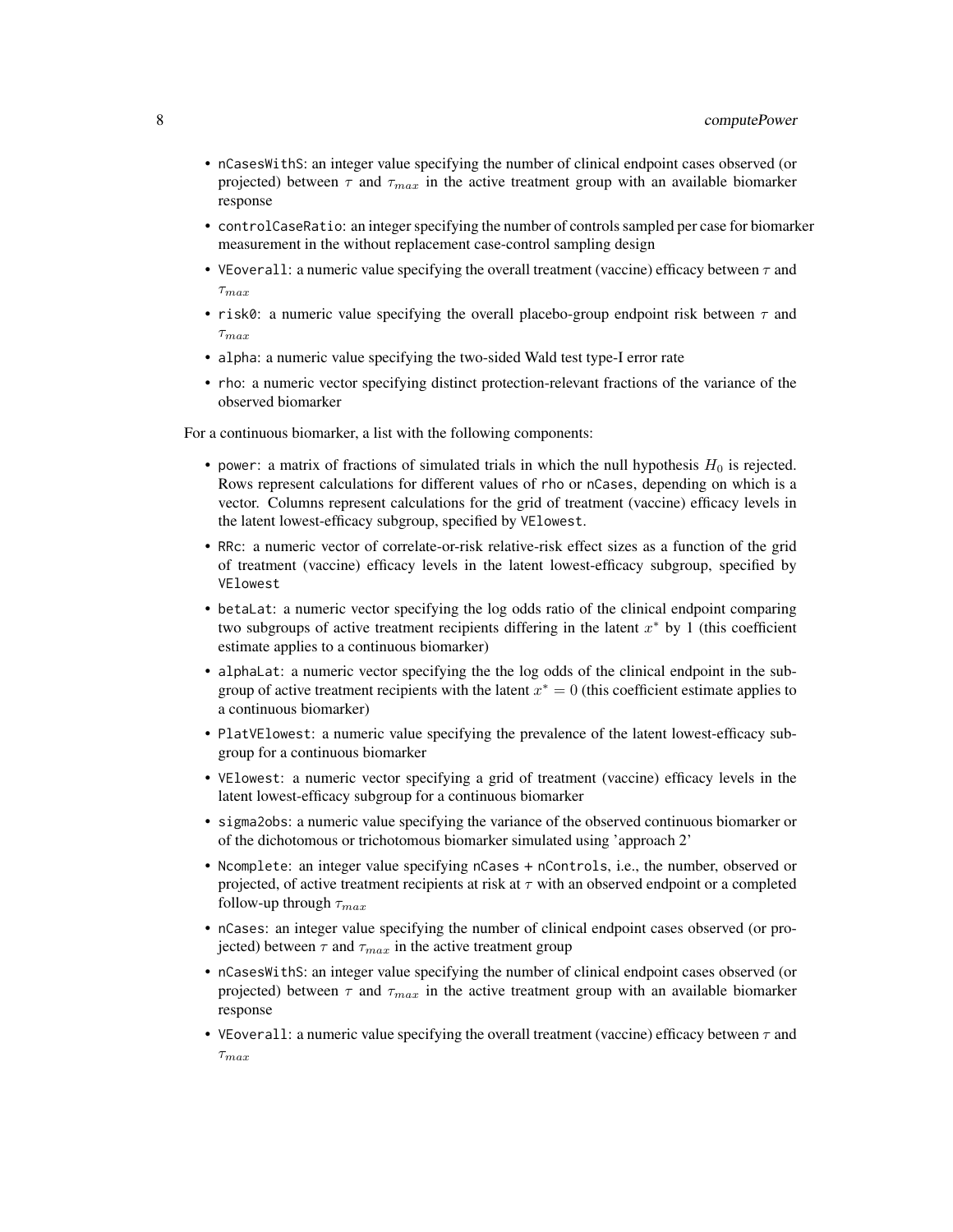#### <span id="page-8-0"></span>computePower 9

- alpha: a numeric value specifying the two-sided Wald test type-I error rate
- rho: a numeric vector specifying distinct protection-relevant fractions of the variance of the observed biomarker
- controlCaseRatio: an integer value specifying the number of controls sampled per case for biomarker measurement in the without replacement case-control sampling design
- risk0: a numeric value specifying the overall placebo-group endpoint risk between  $\tau$  and  $\tau_{max}$

#### See Also

[computeN](#page-1-1), [plotPowerTri](#page-12-1), [plotPowerCont](#page-11-1)

#### Examples

```
## Trichotomous biomarker, Approach 1, varying sens and spec ##
## Specify sens, spec, FP0, FN2
nCases <- 32
nControls <- 1000
nCasesWithS <- 32
controlCaseRatio <- 5
VEoverall \leq 0.75risk0 <- 0.034
VElat0 <- seq(0, VEoverall, len=20) # 20 data points for the power curve
VElat1 <- rep(VEoverall, 20)
Plat0 < -0.2Plat2 < -0.6P0 <- Plat0 # different values of P0 can be set
P2 <- Plat2 # different values of P2 can be set
sens <- spec <- c(1, 0.9, 0.8, 0.7)
FP@ \leftarrow FN2 \leftarrow rep(0, 4)M < -5alpha <-0.05biomType <- "trichotomous"
computePower(nCases=nCases, nControls=nControls, nCasesWithS=nCasesWithS,
             controlCaseRatio=controlCaseRatio, VEoverall=VEoverall,
             risk0=risk0, VElat0=VElat0, VElat1=VElat1, Plat0=Plat0,
             Plat2=Plat2, P0=P0, P2=P2, M=M, alpha=alpha, spec=spec,
             FP0=FP0, sens=sens, FN2=FN2, biomType=biomType)
## Not run:
## Trichotomous biomarker, Approach 2, varying rho ##
## Specify rho and sigma2obs
nCases <- 32
nControls <- 1000
nCasesWithS <- 32
controlCaseRatio <- 5
VEoverall <- 0.75
risk0 <- 0.034
VElat0 <- seq(0, VEoverall, len=20)
```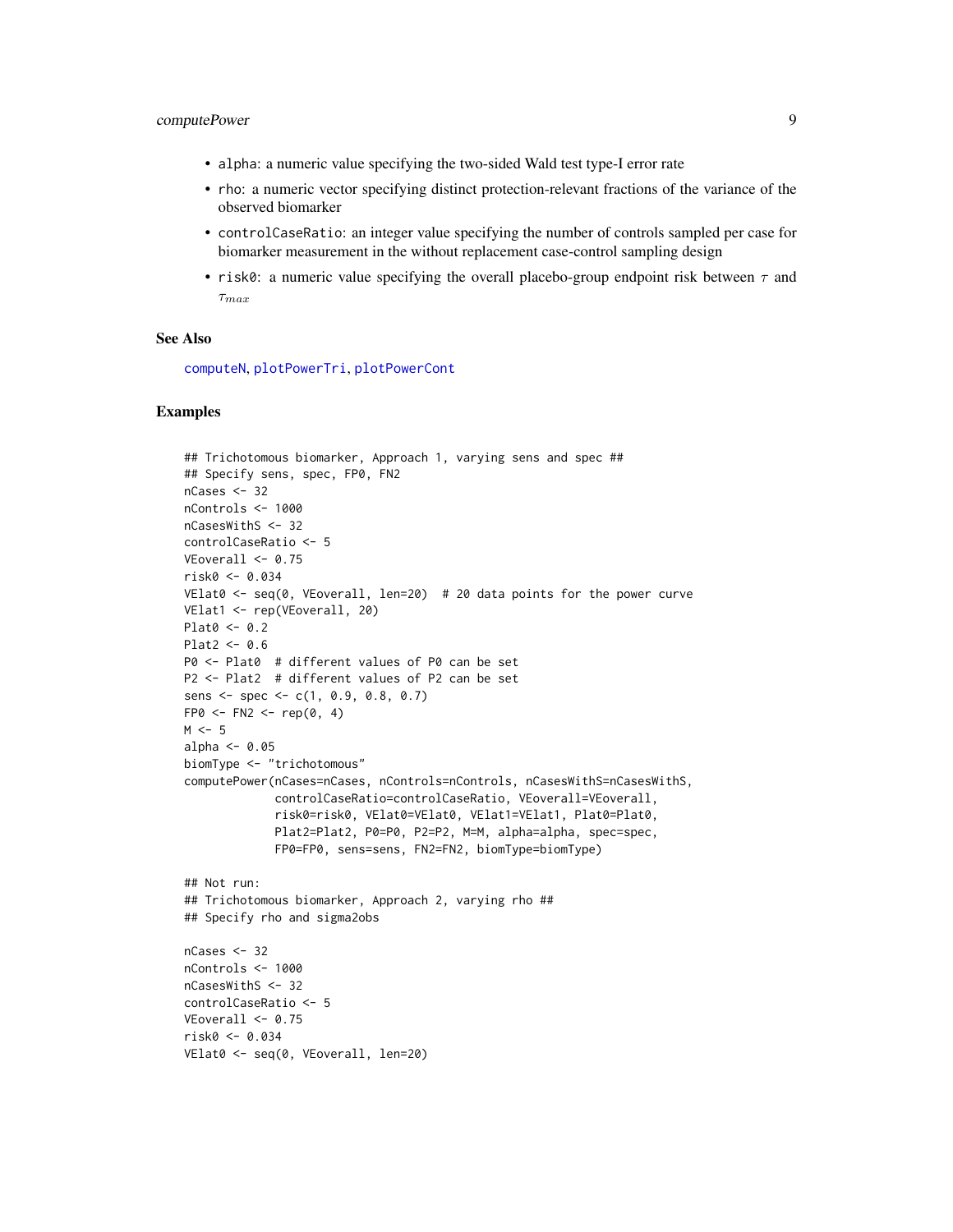```
VElat1 <- rep(VEoverall, 20)
Plat0 < -0.2Plat2 < -0.6P0 <- Plat0
P2 <- Plat2
M < -5alpha <- 0.05
sigma2obs <- 1
rho \leq -c(1, 0.9, 0.7, 0.5)biomType <- "trichotomous"
computePower(nCases=nCases, nControls=nControls, nCasesWithS=nCasesWithS,
             controlCaseRatio=controlCaseRatio, VEoverall=VEoverall, risk0=risk0,
             VElat0=VElat0, VElat1=VElat1, Plat0=Plat0, Plat2=Plat2, P0=P0, P2=P2,
             M=M, alpha=alpha, sigma2obs=sigma2obs, rho=rho, biomType=biomType)
## dichotomous biomarker, Approach 2, varying rho ##
## Plat0 + Plat2 = 1
nCases <- 32
nControls <- 1000
nCasesWithS <- 32
controlCaseRatio <- 5
VEoverall < -0.75risk0 <- 0.034
VElat0 <- seq(0, VEoverall, len=20) # 20 data points for the power curve
VElat1 \leq rep(0, 20) # will not be used by function
Plat0 <- 0.2
Plat2 <- 1 - Plat0
P0 <- Plat0
P2 <- Plat2
M < -5alpha <- 0.05
sigma2obs <- 1
rho <- c(1, 0.9, 0.7, 0.5)
biomType <- "dichotomous"
computePower(nCases=nCases, nControls=nControls, nCasesWithS=nCasesWithS,
             controlCaseRatio=controlCaseRatio, VEoverall=VEoverall, risk0=risk0,
             VElat0=VElat0, VElat1=VElat1, Plat0=Plat0, Plat2=Plat2, P0=P0, P2=P2,
             M=M, alpha=alpha, sigma2obs=sigma2obs, rho=rho, biomType=biomType)
## Continuous biomarker, varying rho ##
nCase < -32nControls <- 1000
nCasesWithS <- 32
controlCaseRatio <- 5
VEoverall \leq 0.75risk0 <- 0.034
PlatVElowest <- 0.2
VElowest <- seq(0, VEoverall, len=20)
M < -5
```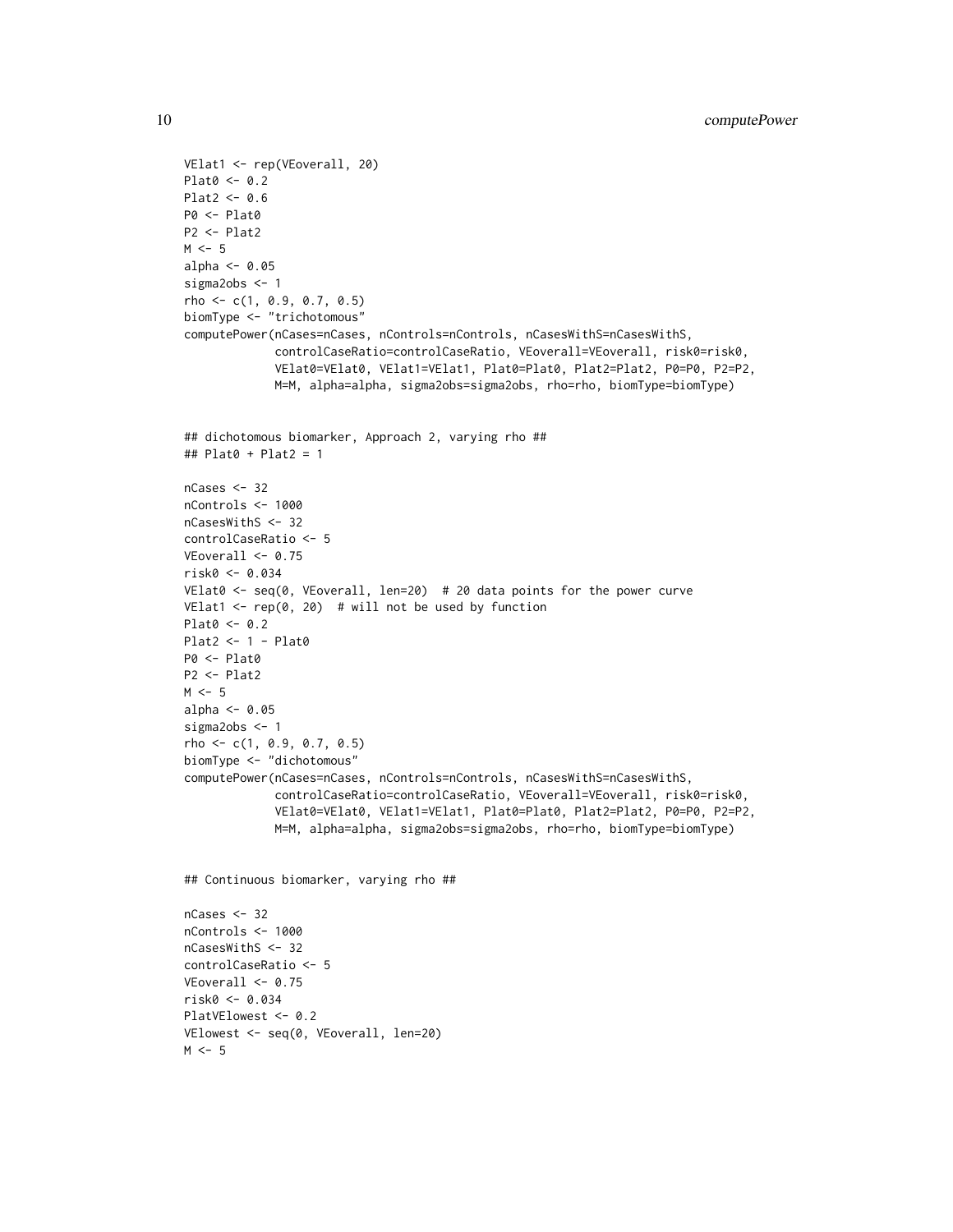```
computePower 11
```
 $M \le -5$ alpha  $<-$  0.05

```
alpha <- 0.05
sigma2obs <- 1
rho <- c(1, 0.9, 0.7, 0.5)
biomType <- "continuous"
computePower(nCases=nCases, nControls=nControls, nCasesWithS=nCasesWithS,
             controlCaseRatio=controlCaseRatio, VEoverall=VEoverall, risk0=risk0,
             PlatVElowest=PlatVElowest, VElowest=VElowest, M=M, alpha=alpha,
             sigma2obs=sigma2obs, rho=rho, biomType=biomType)
## Continuous biomarker, case-cohort sampling design, varying p ##
nCases <- 32
nControls <- 1000
nCasesWithS <- 32
VEoverall \leq 0.75risk0 <- 0.034
PlatVElowest <- 0.2
VElowest <- seq(0, VEoverall, len=20)
M < -5alpha <- 0.05
sigma2obs <- 1
rho <-0.9biomType <- "continuous"
cohort <- TRUE
p \le -0.01computePower(nCases=nCases, nControls=nControls, nCasesWithS=nCasesWithS,
             VEoverall=VEoverall, risk0=risk0, PlatVElowest=PlatVElowest,
             VElowest=VElowest, M=M, alpha=alpha, sigma2obs=sigma2obs,
             rho=rho, biomType=biomType, cohort=cohort, p=p)
p \leftarrow 0.02computePower(nCases=nCases, nControls=nControls, nCasesWithS=nCasesWithS,
             VEoverall=VEoverall, risk0=risk0, PlatVElowest=PlatVElowest,
             VElowest=VElowest, M=M, alpha=alpha, sigma2obs=sigma2obs,
             rho=rho, biomType=biomType, cohort=cohort, p=p)
p \leftarrow 0.03computePower(nCases=nCases, nControls=nControls, nCasesWithS=nCasesWithS,
             VEoverall=VEoverall, risk0=risk0, PlatVElowest=PlatVElowest,
             VElowest=VElowest, M=M, alpha=alpha, sigma2obs=sigma2obs,
             rho=rho, biomType=biomType, cohort=cohort, p=p)
## Continuous biomarker, saving output, varying sample sizes ##
nCases < -32nControls <- 1000
nCasesWithS <- 32
controlCaseRatio <- 5
VEoverall < -0.75risk0 <- 0.034
PlatVElowest <- 0.2
VElowest <- seq(0, VEoverall, len=20)
```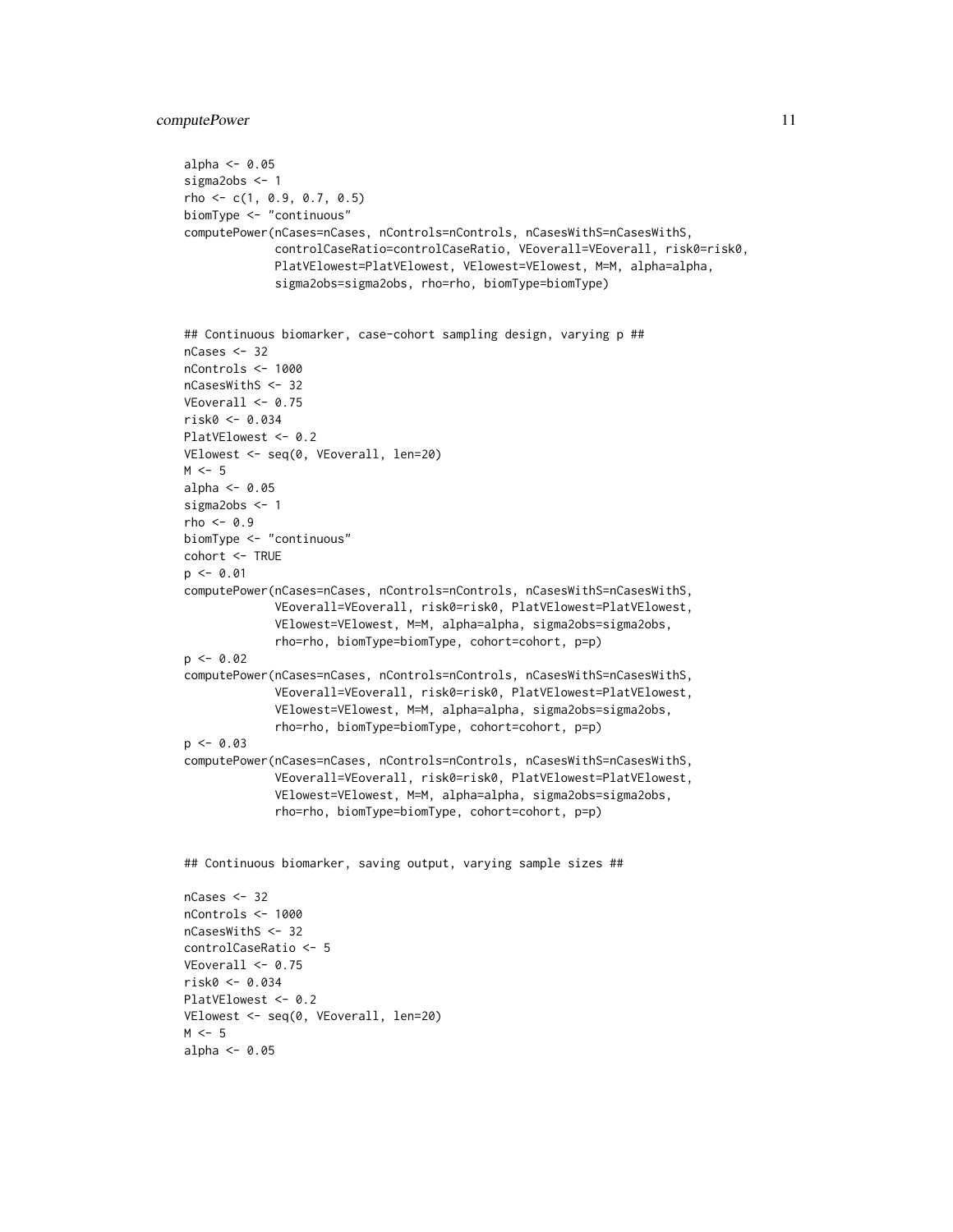```
sigma2obs <- 1
rho <- c(1, 0.9, 0.7, 0.5)
biomType <- "continuous"
saveDir <- "~/myDir"
saveFile <- "MyFile"
computePower(nCases=nCases, nCasesWithS=nCasesWithS, nControls=nControls,
             controlCaseRatio=controlCaseRatio, VEoverall=VEoverall,
             risk0=risk0, PlatVElowest=PlatVElowest, VElowest=VElowest,
             M=M, alpha=alpha, sigma2obs=sigma2obs, rho=rho,
             biomType=biomType, saveDir=saveDir, saveFile=saveFile)
```
## End(Not run)

<span id="page-11-1"></span>

| plotPowerCont | Plotting of Power Curve versus Correlate of Risk Effect Size for Con- |
|---------------|-----------------------------------------------------------------------|
|               | tinuous Biomarkers                                                    |

#### Description

Plots power (on the y-axis) to detect a correlate of risk effect size (on the x-axis) in the active treatment group for a continuous biomarker. The correlate of risk effect size is quantified as the relative risk ratio of the clinical endpoint per standard deviation increase for a noise-free biomarker.

#### Usage

plotPowerCont(outComputePower, outDir = NULL, legendText)

#### Arguments

| outComputePower |                                                                                                                                                                                                                         |
|-----------------|-------------------------------------------------------------------------------------------------------------------------------------------------------------------------------------------------------------------------|
|                 | either a list or list of lists containing output from computePower or a character<br>vector specifying the . RData file(s) containing computePower output                                                               |
| outDir          | a character vector specifying path(s) to output . RData file(s), necessary if<br>out Compute Power is a character vector. Default is NULL.                                                                              |
| legendText      | a character vector specifying the entirety of the legend text. The order of the<br>elements (i.e., parameter values) must match that of the computePower input<br>parameters in order for legend labels to be accurate. |

#### Details

The function's plot can be interpreted in conjunction with the output of [plotVElatCont](#page-17-1) by matching the CoR relative risk in the two plots and examining power compared to treatment (vaccine) efficacy. This sheds light on the importance of overall vaccine efficacy on power and allows correlates of risk results to be interpreted in terms of potential correlates of efficacy/protection.

#### Value

None. The function is called solely for plot generation.

<span id="page-11-0"></span>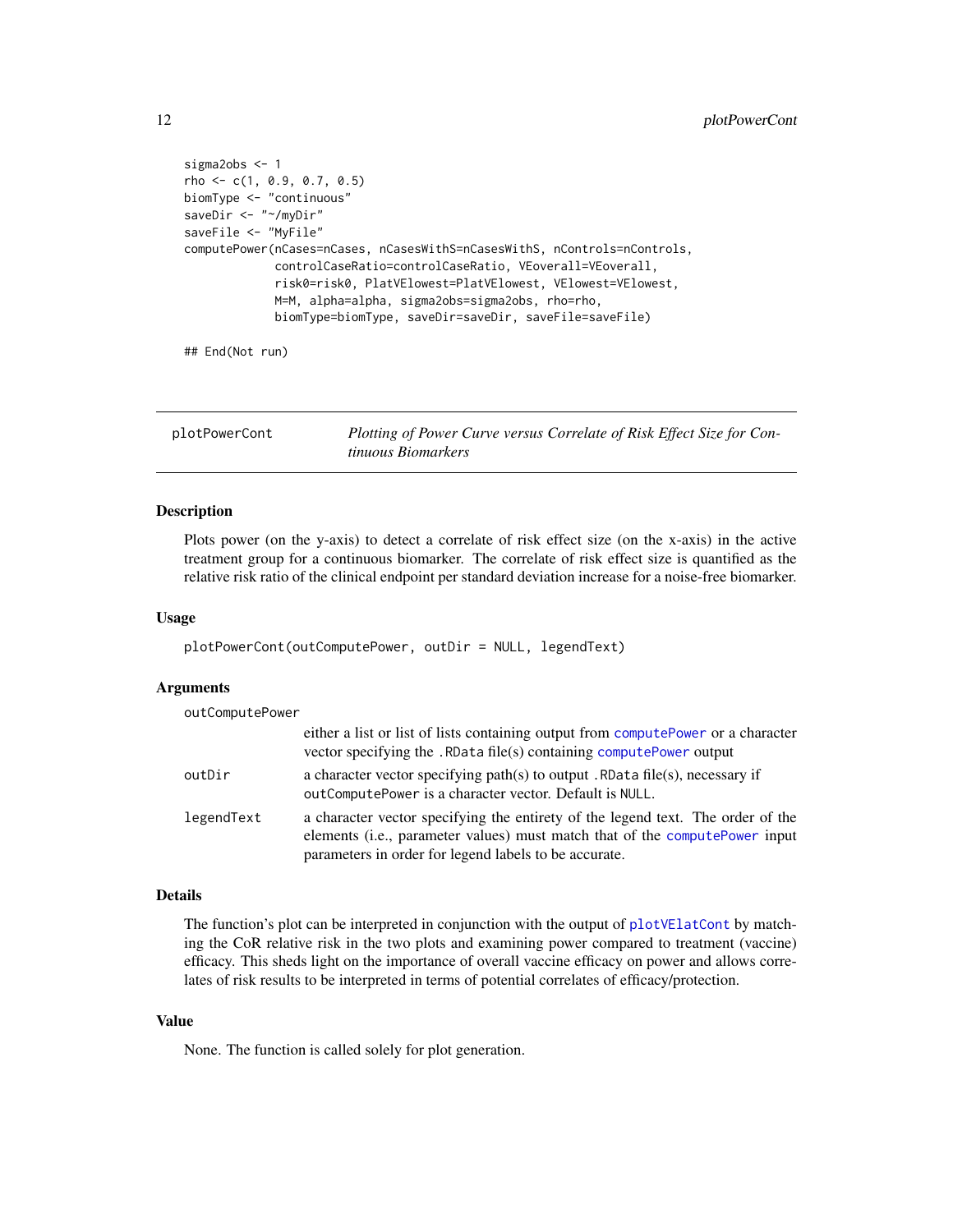#### <span id="page-12-0"></span>plotPowerTri 13

#### See Also

[computePower](#page-3-1), [plotVElatCont](#page-17-1), [plotPowerTri](#page-12-1)

#### Examples

# Example scenario with continuous biomarker, where values of rho are varied

```
# Set input parameters for computePower function
nCases <- 10
nControls <- 300
nCasesWithS <- 10
controlCaseRatio <- 5
VEoverall \leq 0.75risk0 <- 0.034
PlatVElowest <- 0.2
VElowest <- seq(0, VEoverall, len=5)
M < -22alpha <-0.05sigma2obs <- 1
rho \leftarrow c(1, 0.7, 0.4)biomType <- "continuous"
# Output from computePower function is stored in an object as a list
pwr <- computePower(nCases=nCases, nCasesWithS=nCasesWithS, nControls=nControls,
                    controlCaseRatio=controlCaseRatio, risk0=risk0, VEoverall=VEoverall,
                    PlatVElowest=PlatVElowest, VElowest=VElowest, M=M, alpha=alpha,
                    sigma2obs=sigma2obs, rho=rho, biomType=biomType)
# Set parameters for plotPowerCont function
# outComputePower is a list containing output from the computePower function
outComputePower <- pwr
legent < -</math> paste0("rho = ", c(1, 0.7, 0.4))plotPowerCont(outComputePower=outComputePower, legendText=legendText)
## Not run:
# Output from computePower function is saved in an RData file
computePower(..., saveDir = "myDir", saveFile = "myFile.RData")
# outComputePower is a character string specifying the file containing the
# computePower output
# outDir is a character string specifying the outComputePower file directory
outComputePower = "myFile"
outDir = "~/myDir"
legent < - paste0("rho = ", c(1, 0.7, 0.4))
plotPowerCont(outComputePower, outDir=outDir, legendText = legendText)
## End(Not run)
```
<span id="page-12-1"></span>plotPowerTri *Plotting of Power versus Correlate of Risk Effect Size for Dichotomous and Trichotomous Biomarkers*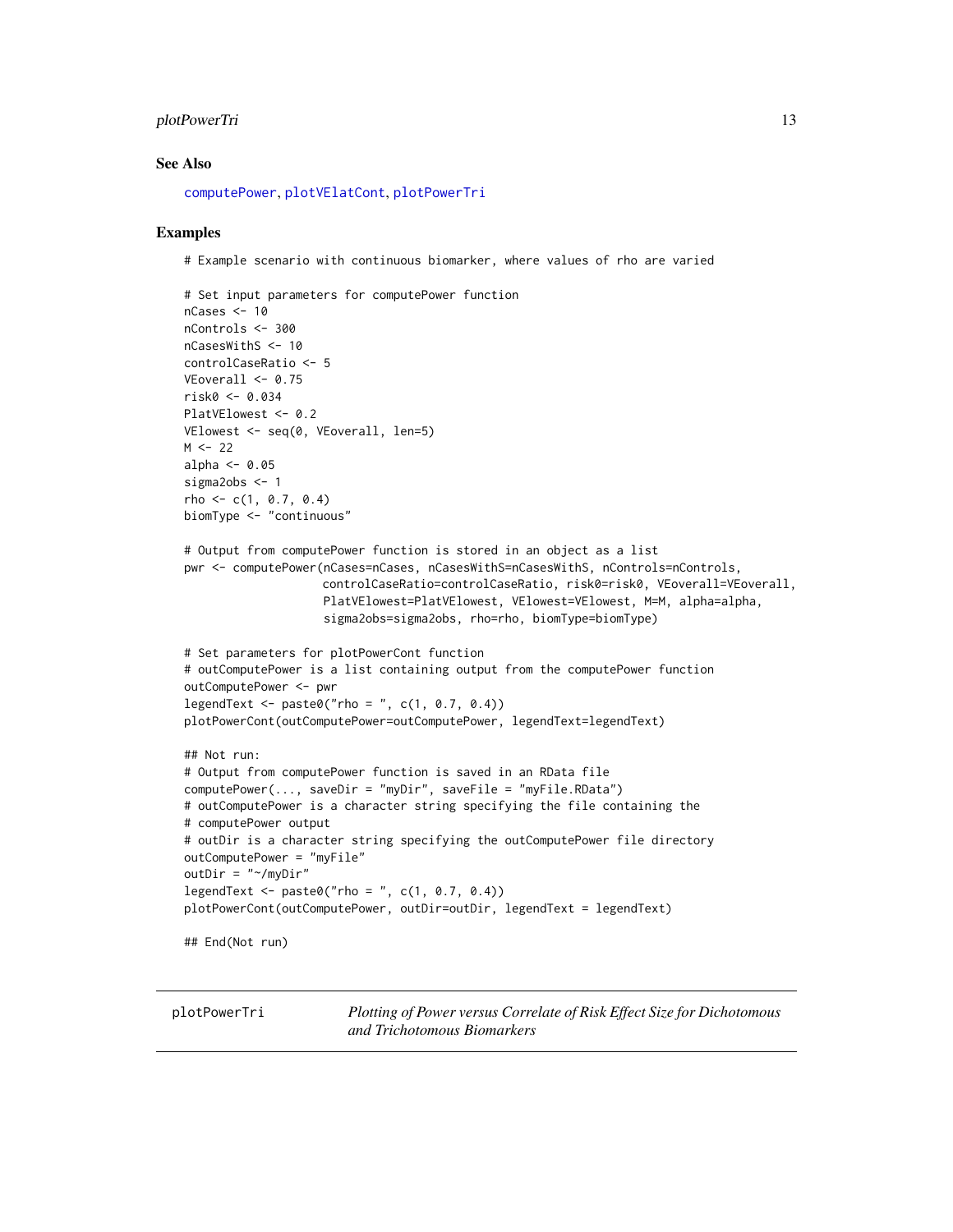#### <span id="page-13-0"></span>Description

Plots power (on the y-axis) to detect a correlate of risk effect size (on the x-axis) in the active treatment group for a dichotomous or trichotomous biomarker. The correlate of risk effect size is quantified as the relative risk ratio of the clinical endpoint comparing subgroups of active treatment recipients with high and low biomarker response.

#### Usage

```
plotPowerTri(outComputePower, outDir = NULL, legendText)
```
#### Arguments

| outComputePower |                                                                                                                                                                                                                         |
|-----------------|-------------------------------------------------------------------------------------------------------------------------------------------------------------------------------------------------------------------------|
|                 | either a list or list of lists containing output from computePower or a character<br>vector specifying the . RData file(s) containing compute Power output                                                              |
| outDir          | a character vector specifying path(s) to output . RData file(s), necessary if<br>outComputePower is a character vector. Default is NULL.                                                                                |
| legendText      | a character vector specifying the entirety of the legend text. The order of the<br>elements (i.e., parameter values) must match that of the computePower input<br>parameters in order for legend labels to be accurate. |

#### Details

If multiple levels are specified for the biomarker measurement error input parameters (i.e., for sens/spec or rho) in [computePower](#page-3-1), only the first level is used to determine the  $RR<sub>t</sub>$  values that are plotted on the x-axis.

#### Value

None. The function is called solely for plot generation.

#### See Also

[computePower](#page-3-1), [plotPowerCont](#page-11-1)

#### Examples

# Example scenario with trichotomous biomarker, where values of controlCaseRatio are varied

```
# Set input parameters for computePower function
nCases <- 10
nControls <- 300
nCasesWithS <- 10
controlCaseRatio <- 5
VEoverall <- 0.75
risk0 <- 0.034
VElat0 <- seq(0, VEoverall, len=5)
VElat1 <- rep(VEoverall, 5)
Plat0 <- P0 <- 0.2
Plat2 <- P2 <- 0.6
```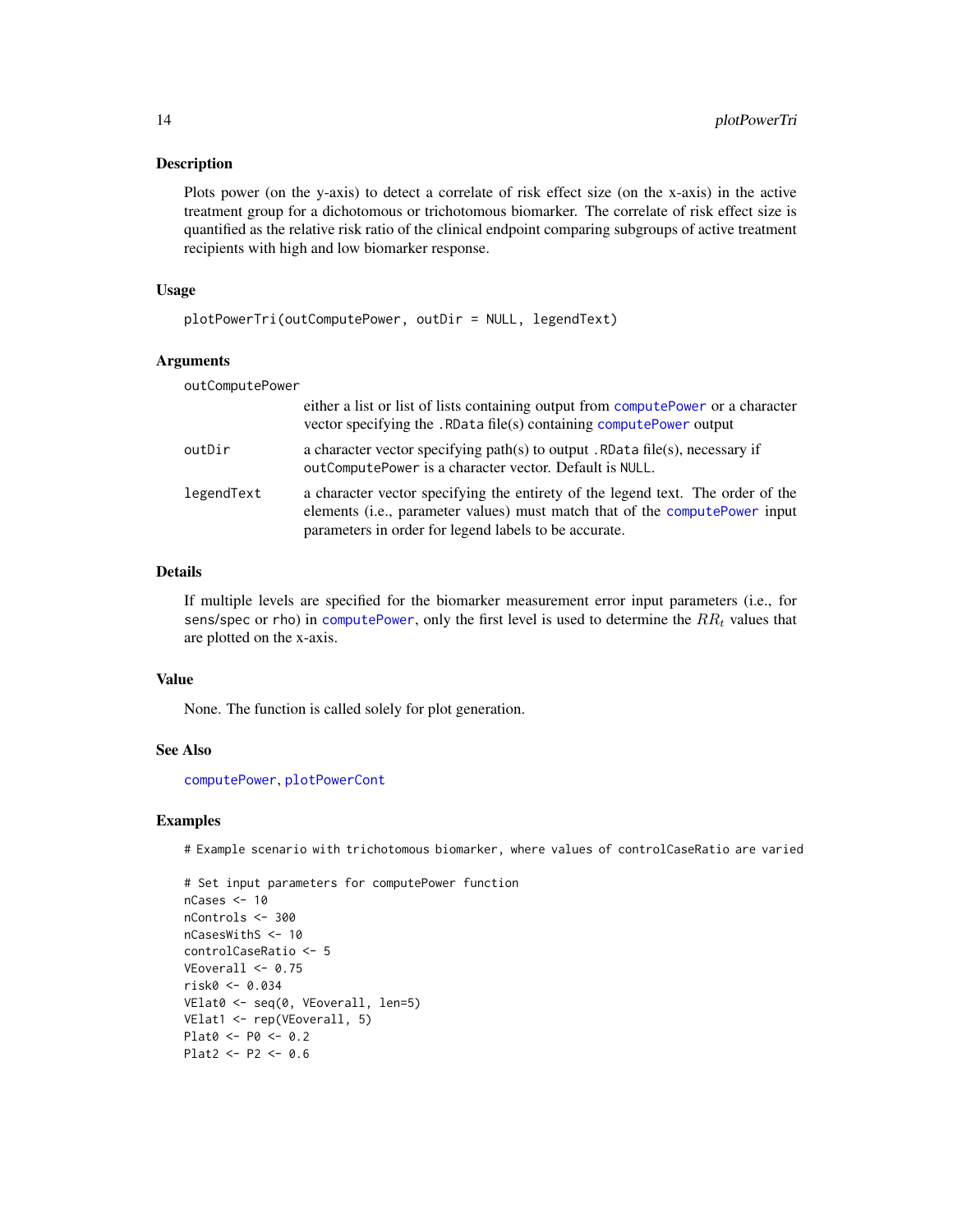```
sens <- spec <- 0.8
FPO < - FN2 < - 0M < -50alpha \leq -0.05biomType <- "trichotomous"
# Output from computePower function is stored in an object as a list
pwr1 <- computePower(nCases=nCases, nControls=nControls, nCasesWithS=nCasesWithS,
                     controlCaseRatio=controlCaseRatio, risk0=risk0,
                     VEoverall=VEoverall, Plat0=Plat0, Plat2=Plat2, P0=P0, P2=P2,
                     VElat0=VElat0, VElat1=VElat1, M=M, alpha=alpha, spec=spec,
                     FP0=FP0, sens=sens, FN2=FN2, biomType=biomType)
controlCaseRatio <- 3
pwr2 <- computePower(nCases=nCases, nControls=nControls, nCasesWithS=nCasesWithS,
                     controlCaseRatio=controlCaseRatio, risk0=risk0,
                     VEoverall=VEoverall, Plat0=Plat0, Plat2=Plat2, P0=P0, P2=P2,
                     VElat0=VElat0, VElat1=VElat1, M=M, alpha=alpha, spec=spec,
                     FP0=FP0, sens=sens, FN2=FN2, biomType=biomType)
# Set parameters for plotPowerTri function
# outComputePower is a list of lists containing outputs from the computePower function
outComputePower <- list(pwr1, pwr2)
legendText <- paste0("controls:cases = ", c("5:1","3:1"))
plotPowerTri(outComputePower=outComputePower, legendText=legendText)
## Not run:
# outComputePower is a character vector specifying the files containing computePower output
# outDir is a character vector specifying the outComputePower file directories
outComputePower = c("myFile1", "myFile2")
outDir = rep("~/myDir", 2)
legendText <- paste0("controls:cases = ", c("5:1","3:1"))
plotPowerTri(outComputePower, outDir=outDir, legendText = legendText)
## End(Not run)
```
plotROCcurveTri *Plotting of ROC Curves for Trichotomous Biomarkers*

#### Description

Plots the receiver operating characteristic (ROC) curve displaying sensitivity and specificity for a range of P2 and P0 values, four values of rho, and four values of Plat2. Illustrates how different levels of measurement error rho map to sensitivity and specificity, depending on the value of Plat2. This funciton is used to create Figure 1 in the Supplementary Material of [Gilbert, Janes, and Huang (2016). "Power/Sample Size Calculations for Assessing Correlates of Risk in Clinical Efficacy Trials."]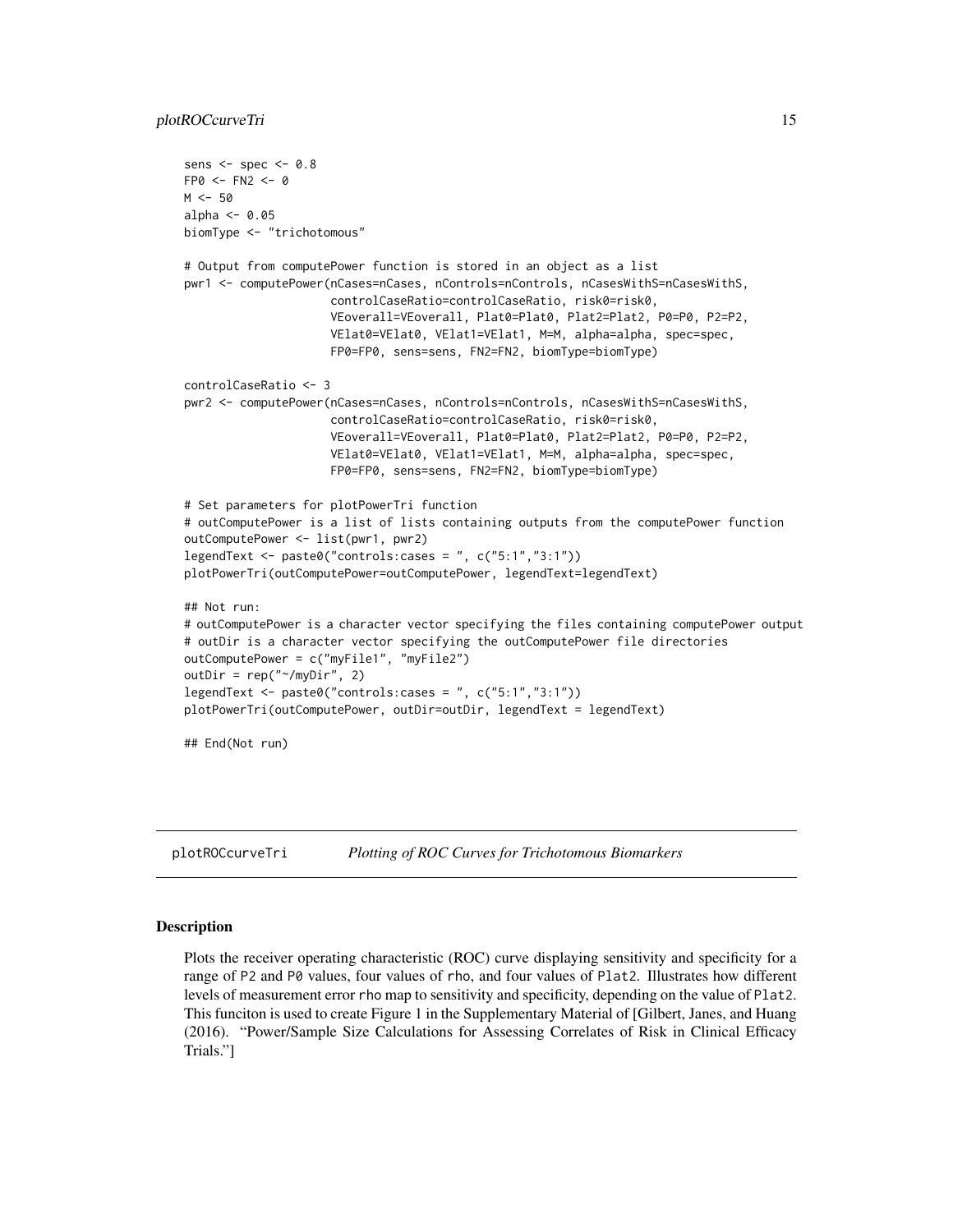#### <span id="page-15-0"></span>Usage

plotROCcurveTri(Plat0, Plat2, P0, P2, rho)

#### Arguments

| Plat0          | a numeric value specifying the prevalence of the latent lower protected subgroup<br>for a dichotomous or trichotomous biomarker                   |
|----------------|---------------------------------------------------------------------------------------------------------------------------------------------------|
| Plat2          | a numeric vector of length four specifying the prevalences of the latent higher<br>protected subgroup for a dichotomous or trichotomous biomarker |
| PØ             | a numeric vector specifying a grid of probabilities of low biomarker response<br>for a dichotomous or trichotomous biomarker.                     |
| P <sub>2</sub> | a numeric vector specifying a grid of probabilities of high biomarker response<br>for a dichotomous or trichotomous biomarker.                    |
| rho            | a numeric vector of length four specifying distinct protection-relevant fractions<br>of sigma2obs.                                                |

#### Value

None. The function is called solely for plot generation.

#### Examples

```
Plat0 <- 0.2
Plat2 <- c(0.2, 0.3, 0.4, 0.5)
P0 <- seq(0.90, 0.10, len=10)
P2 <- seq(0.10, 0.90, len=10)
rho <- c(1, 0.9, 0.7, 0.5)
plotROCcurveTri(Plat0 = Plat0, Plat2 = Plat2, P0 = P0, P2 = P2, rho = rho)
```
plotRRgradVE *Plotting of the Ratio of Relative Risks for Higher/Lower Latent Subgroups against Correlate of Risk Effect Size for Trichotomous Biomarkers*

#### Description

Plots the ratio of relative risks for the higher and lower latent subgroups (on the y-axis) versus the correlate of risk effect size (on the x-axis) in the active treatment group for a trichotomous biomarker. The correlate of risk effect size is quantified as the relative risk ratio of the clinical endpoint comparing subgroups of active treatment recipients with high and low biomarker response.

#### Usage

```
plotRRgradVE(outComputePower, outDir = NULL, legendText)
```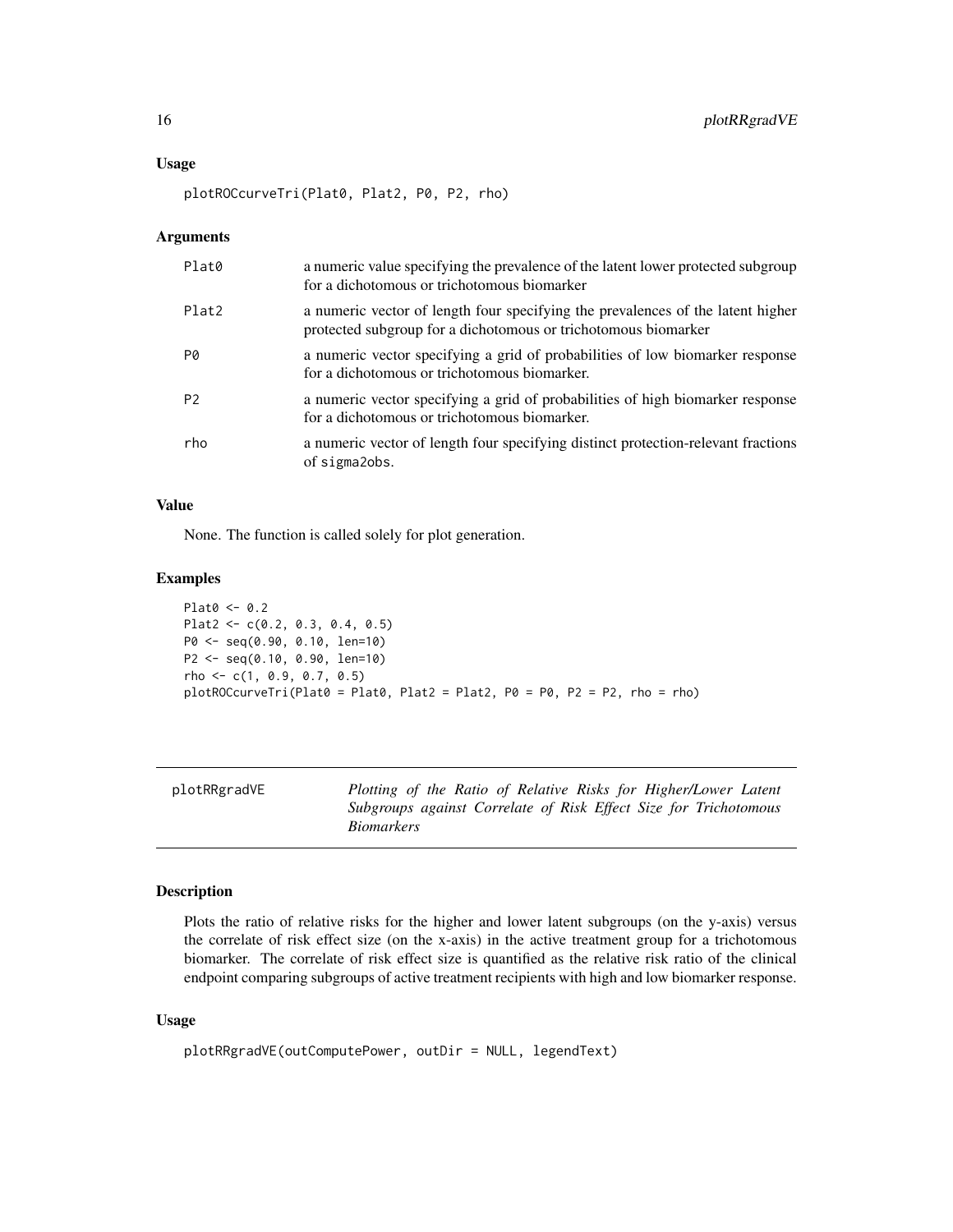#### <span id="page-16-0"></span>plotRRgradVE 17

#### **Arguments**

| outComputePower |                                                                                                                                                                                                                          |
|-----------------|--------------------------------------------------------------------------------------------------------------------------------------------------------------------------------------------------------------------------|
|                 | either a list or list of lists containing output from computePower or a character<br>vector specifying the . RData file(s) containing computePower output                                                                |
| outDir          | a character vector specifying path(s) to output . RData file(s), necessary if<br>outComputePower is a character vector. Default is NULL.                                                                                 |
| legendText      | a character vector specifying the entirety of the legend text. The order of the<br>elements (i.e., parameter values) must match that of the compute Power input<br>parameters in order for legend labels to be accurate. |

#### Details

When rho is varied, this plot shows how the relationship between the correlate of risk effect size and the relative risks for the higher and lower latent subgroups changes for different values of rho. The ratio of relative risks for the higher and lower latent subgroups is a relative vaccine efficacy parameter. When rho=1, a correlate of risk in the vaccine group is equivalent to the relative vaccine efficacy parameter, whereas for imperfectly measured biomarkers with rho<1, the correlate of risk effect size is closer to the null than the relative vaccine efficacy parameter is.

#### Value

None. The function is called solely for plot generation.

#### See Also

[computePower](#page-3-1), [plotPowerTri](#page-12-1)

#### Examples

# Example scenario with trichotomous biomarker, where values of rho are varied

```
# Set input parameters for computePower function
nCases <- 10
nControls <- 300
nCasesWithS <- 10
controlCaseRatio <- 3
VEoverall \leq 0.75risk0 <- 0.034
VElat0 <- seq(0, VEoverall, len=10)
VElat1 <- rep(VEoverall, 10)
Plat0 <- P0 <- 0.2
Plat2 <- P2 <- 0.6M < - 20alpha <- 0.05
sigma2obs <- 1
rho \leftarrow c(1, 0.7, 0.4)biomType <- "trichotomous"
```
# Output from computePower function is stored in an object as a list pwr <- computePower(nCases=nCases, nControls=nControls, nCasesWithS=nCasesWithS,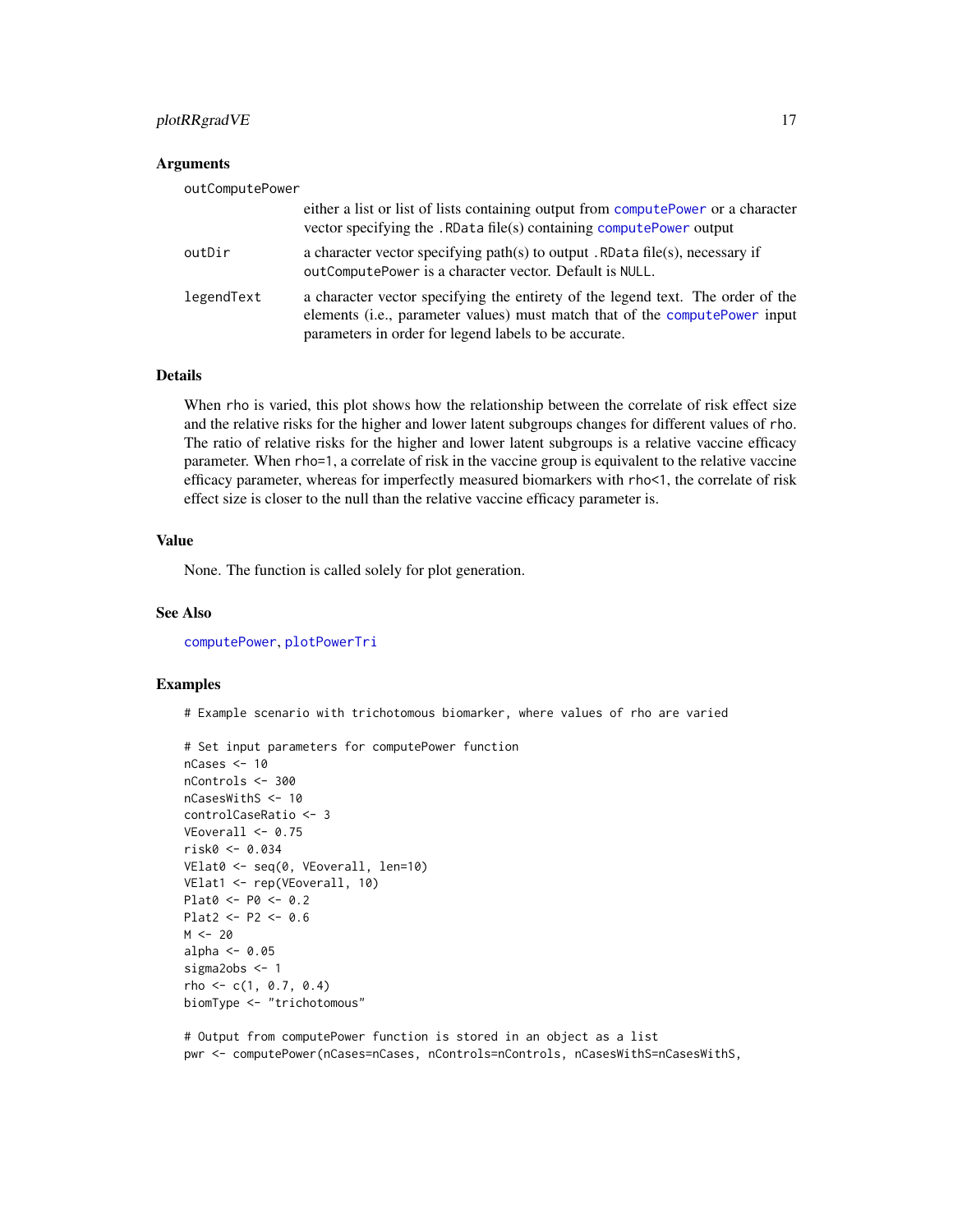```
controlCaseRatio=controlCaseRatio, risk0=risk0, VEoverall=VEoverall,
                    Plat0=Plat0, Plat2=Plat2, P0=P0, P2=P2, VElat0=VElat0,
                    VElat1=VElat1, M=M, alpha=alpha, sigma2obs=sigma2obs, rho=rho,
                    biomType=biomType)
# Set parameters for plotPowerCont function
# outComputePower is a list containing output from the computePower function
outComputePower <- pwr
legent < -</math> paste@("rho = ", c(1, 0.7, 0.4))plotRRgradVE(outComputePower=outComputePower, legendText=legendText)
## Not run:
# Output from computePower function is saved in an RData file
computePower(..., saveDir = "myDir", saveFile = "myFile.RData")
# outComputePower is a character string specifying the file containing the computePower output
# outDir is a character string specifying the outComputePower file directory
outComputePower = "myFile"
outDir = "~/myDir"
legendText <- paste0("rho = ", c(1, 0.7, 0.4))
plotRRgradVE(outComputePower, outDir=outDir, legendText = legendText)
## End(Not run)
```
<span id="page-17-1"></span>

| plotVElatCont | Plotting Treatment (Vaccine) Efficacy Curves for Different Correlate |
|---------------|----------------------------------------------------------------------|
|               | of Risk Relative Risks for Continuous Biomarkers                     |

#### Description

Plots the treatment (vaccine) efficacy curve for the true latent biomarker for eight different values of the latent correlate of risk relative risk and the lowest vaccine efficacy level for the true biomarker. All curves assume rho=1, and treatment (vaccine) efficacy ranges from 0 to 1. The legend is completely determined by the function.

#### Usage

```
plotVElatCont(outComputePower, outDir = NULL)
```
#### Arguments

| outComputePower |                                                                                                                                   |
|-----------------|-----------------------------------------------------------------------------------------------------------------------------------|
|                 | a list containing output from computePower or a character string specifying the<br>.RData file containing computePower output     |
| outDir          | a character string specifying path to output. RData file, necessary if<br>outComputePower is a character string. Default is NULL. |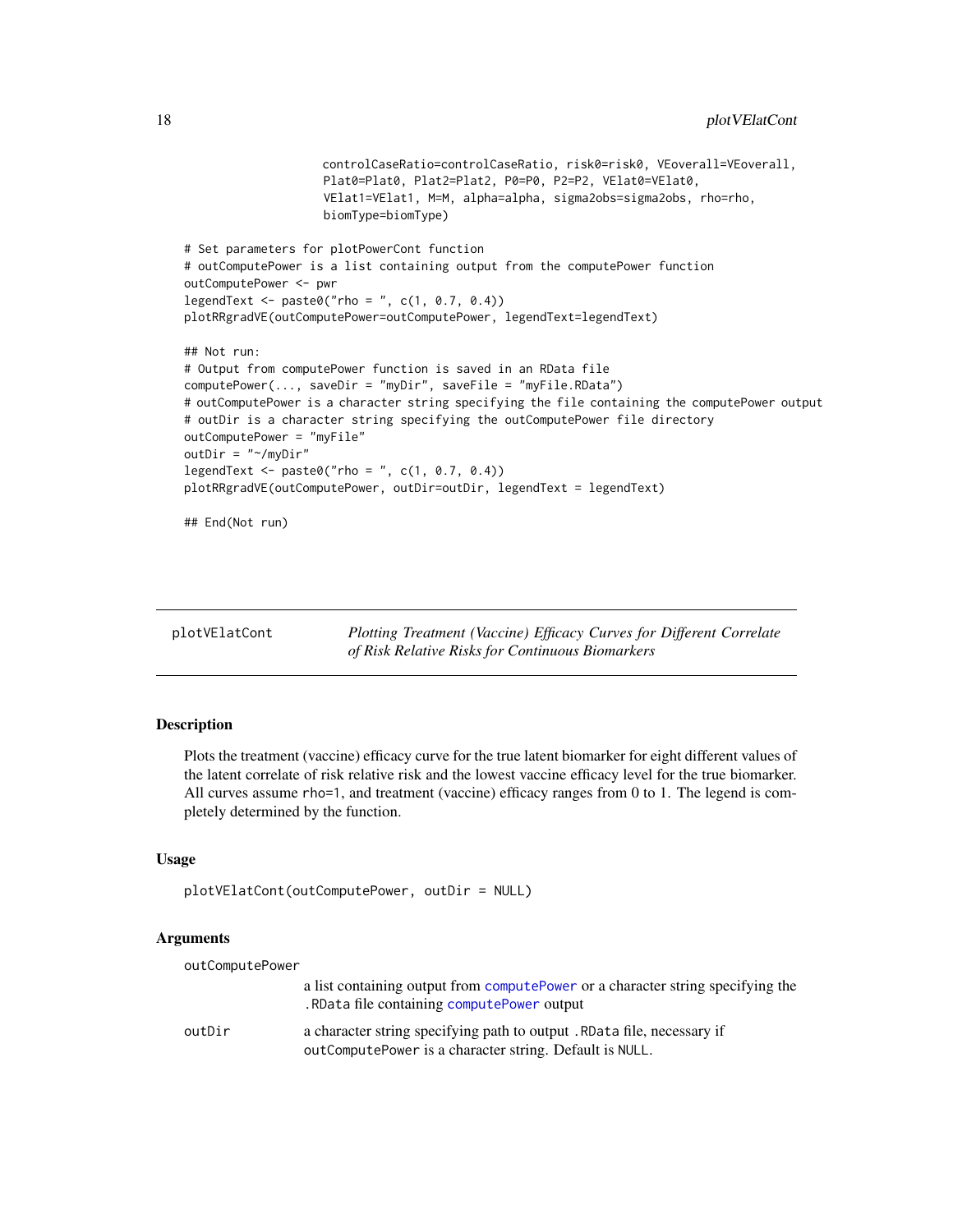#### <span id="page-18-0"></span>plotVElatCont 19

#### Details

[computePower](#page-3-1) function input parameter VElowest must have length greater than or equal to eight for all eight scenarios to have unique RRc and VElowest. Otherwise, only length(VElowest) unique VE curves will be displayed.

When interpreting the output of the function, the null hypothesis corresponds to a flat curve where vaccine efficacy for all values of the true latent biomarker is equal to the overall vaccine efficacy. Increasing departures from the null hypothesis correspond to increasingly variable and steep VE curves. The output assumes the overall placebo-group endpoint risk between  $\tau$  and  $\tau_{max}$  is constant for all values of the latent and observed biomarker and that there is no measurement error ( $\rho = 1$ ). When this is the case, an association of the biomarker with infection risk in the vaccine group (a correlate of risk) is equivalent to an association of the biomarker with treatment (vaccine) efficacy.

The function's plot can also be interpreted in conjunction with the output of the [plotPowerCont](#page-11-1) function by matching the CoR relative risk in the two plots and examining power compared to VE. This sheds light on the importance of overall VE on power and further enables correlates of risk results to be interpreted in terms of potential correlates of efficacy/protection.

#### Value

None. The function is called solely for plot generation.

#### See Also

[computePower](#page-3-1), [plotPowerCont](#page-11-1)

#### Examples

# Example scenario with continuous biomarker, where values of rho are varied

```
# Set input parameters for computePower function
nCases <- 10
nControls <- 300
nCasesWithS <- 10
controlCaseRatio <- 3
VEoverall <- 0.75
risk0 <- 0.034
PlatVElowest <- 0.2
VElowest <- seq(0, VEoverall, len=8)
M < - 13alpha <-0.05sigma2obs <- 1
rho \leftarrow c(1, 0.7, 0.4)biomType <- "continuous"
```
# Output from computePower function is stored in an object as a list pwr <- computePower(nCases=nCases, nCasesWithS=nCasesWithS, nControls=nControls, controlCaseRatio=controlCaseRatio, risk0=risk0, VEoverall=VEoverall, PlatVElowest=PlatVElowest, VElowest=VElowest, M=M, alpha=alpha, sigma2obs=sigma2obs, rho=rho, biomType=biomType)

# Set parameters for plotPowerCont function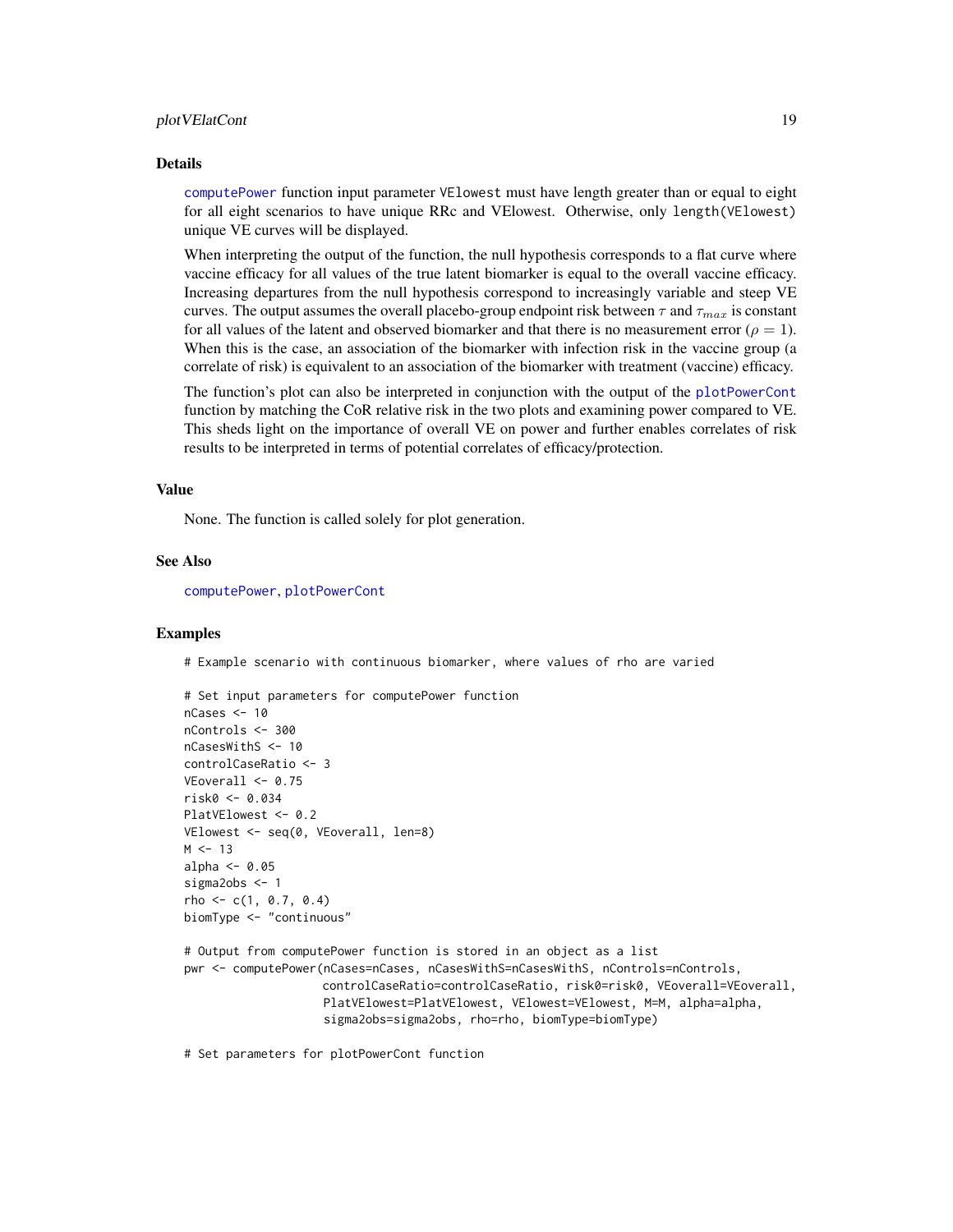```
# outComputePower is a list containing output from the computePower function
outComputePower <- pwr
plotVElatCont(outComputePower=outComputePower)
## Not run:
# Output from computePower function is saved in an RData file
computePower(..., saveDir = "myDir", saveFile = "myFile.RData")
# outComputePower is a character string specifying the file containing the computePower output
# outDir is a character string specifying the outComputePower file directory
outComputePower = "myFile"
outDir = "~/myDir"
plotVElatCont(outComputePower, outDir=outDir)
```
## End(Not run)